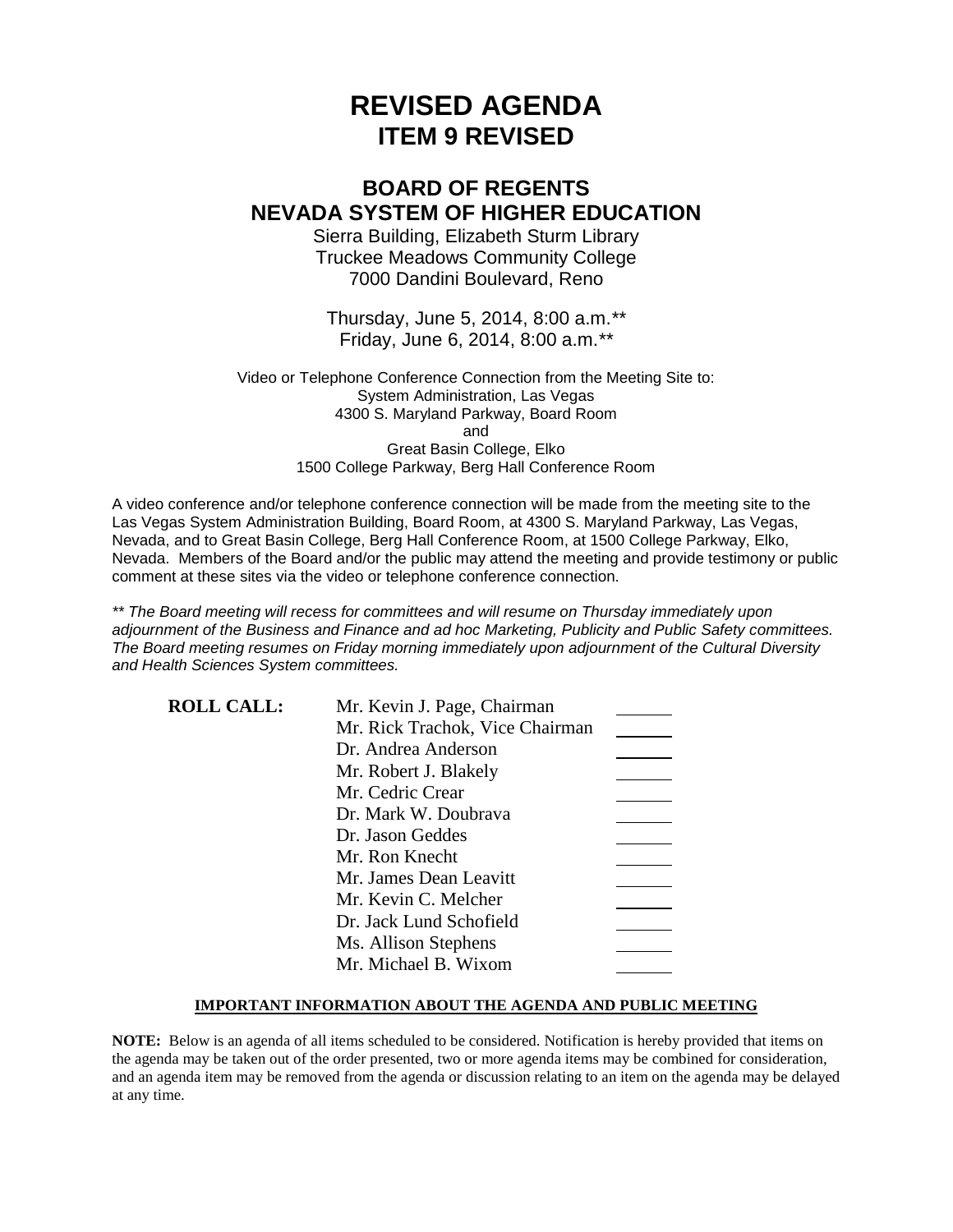In accordance with the Board of Regents' Bylaws, Title I, Article V, Section 20, items voted on may be the subject of a motion to reconsider at this meeting. A motion to reconsider an item may be made at any time before adjournment of this meeting. Similarly, if an item is tabled at any time during the meeting, it may, by proper motion and vote, be taken from the table and thereafter be the subject of consideration and action at any time before adjournment of this meeting.

The Board of Regents, at its regularly scheduled meetings, meets concurrently with its Committees (the Academic and Student Affairs Committee; the Business and Finance Committee; the Cultural Diversity Committee; the Health Sciences System Committee; the Investment and Facilities Committee; the Workforce, Research and Economic Development Committee; and the ad hoc Marketing, Publicity and Public Safety Committee). The Board's Committee meetings take place in accordance with the agendas published for those Committees. Regents who are not members of the Committees may attend the Committee meetings and participate in the discussion of Committee agenda items. However, action items will only be voted on by the members of each Committee, unless a Regent is temporarily made a member of that Committee under Board of Regents' Bylaws, Title 1, Article VI, Section 6. The full Board of Regents will consider Committee action items in accordance with the Board of Regents' agenda published for the current or for a subsequent meeting.

In accordance with the Board of Regents' Bylaws, Title I, Article V, Section 13, a quorum may be gained by telephone hookup.

Some agenda items are noted as having accompanying reference material. Reference material may be accessed on the electronic version of the agenda by clicking the reference link associated with a particular item. The agenda and associated reference material may also be accessed on the Internet by visiting the Board of Regents' website at:

<http://system.nevada.edu/Nshe/index.cfm/administration/board-of-regents/meeting-agendas/>

Many public libraries have publicly accessible computer terminals. Copies of the reference material and any additional support materials that are submitted to the Board of Regents' Office and then distributed to the members of the Board of Regents after the mailing of this agenda but before the meeting, will be made available as follows: 1. Copies of any such materials are available at the Board of Regents' Office at 2601 Enterprise Road, Reno, Nevada and the Board of Regents' Office at 4300 South Maryland Parkway, Las Vegas, Nevada. A copy may be requested by calling Keri Nikolajewski at (702) 889-8426; 2. Copies of any such materials will also be available at the meeting site.

Reasonable efforts will be made to assist and accommodate physically disabled persons attending the meeting. Please call the Board Office at (775) 784-4958 in advance so that arrangements may be made.

# **CALL TO ORDER – ROLL CALL**

**PLEDGE OF ALLEGIANCE**

# **1. INTRODUCTIONS AND CAMPUS UPDATES INFORMATION ONLY**

Chairman Kevin J. Page will invite meeting participants to make introductions and will ask the presidents to provide campus-related updates on events that have occurred since the Board of Regents' last regular meeting.

*ESTIMATED TIME: 15 mins.*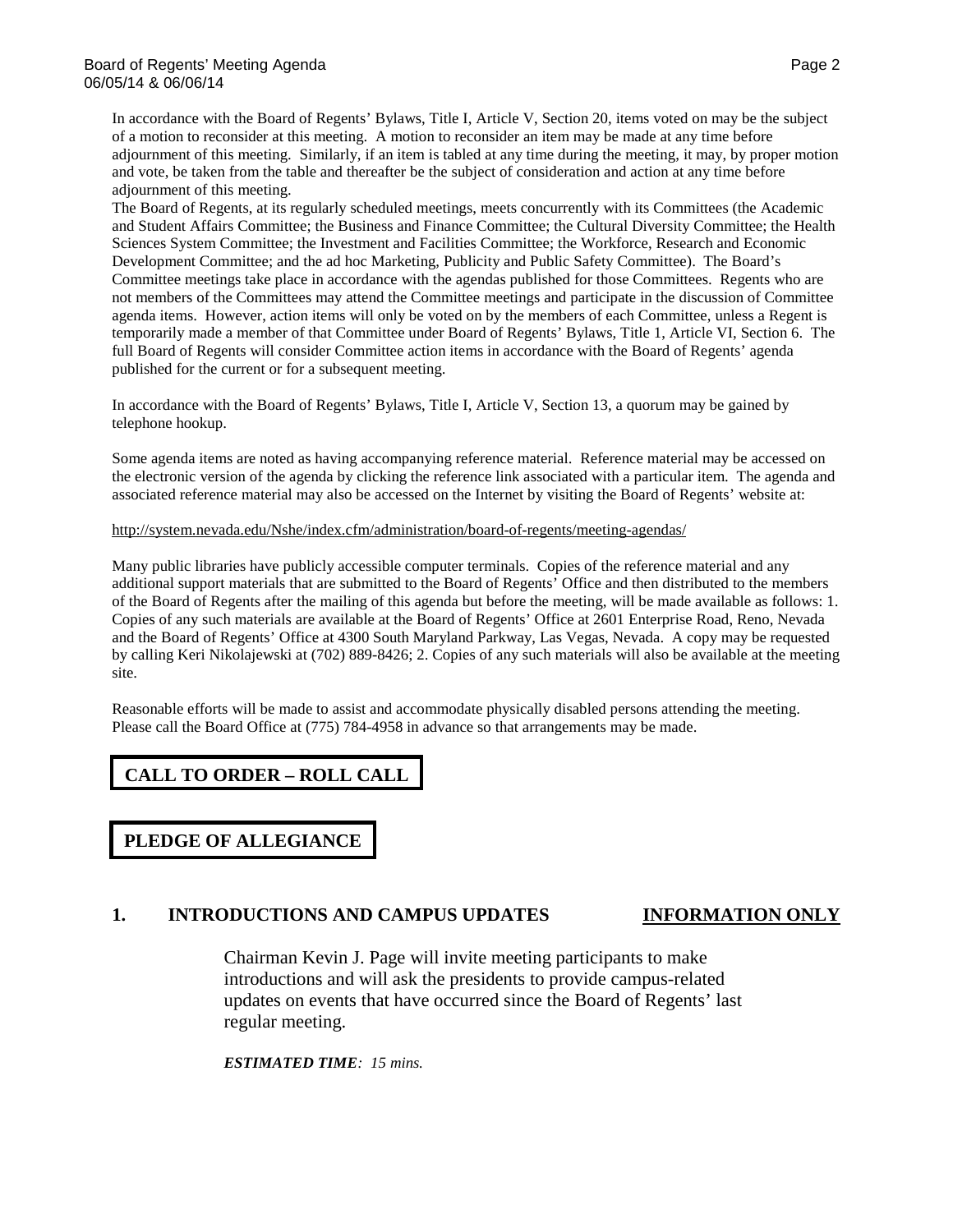### **2. INSTITUTIONAL STUDENT AND FACULTY INFORMATION ONLY PRESENTATIONS**

Chairman Kevin J. Page requests that the President of the host institution introduce one student and one faculty member to discuss a topic of the host President's choosing to highlight current programs or activities of the institution.

*ESTIMATED TIME: 15 mins.*

# **COMMITTEE MEETINGS**

# **Thursday, June 5, 2014:**

Business and Finance, 8:30 a.m*. (Sierra Building, Room 108)* ad hoc Marketing, Publicity and Public Safety, 8:30 a.m. *(Sierra Building, Sturm Library)*

Investment and Facilities, 3:00 p.m. *(Sierra Building, Room 108)* Workforce, Research and Economic Development, 3:00 p.m. *(Sierra Building, Sturm Library)* Academic and Student Affairs, 3:15 p.m. *(Sierra Building, Sturm Library)*

# **Friday, June 6, 2014:**

Cultural Diversity, 8:00 a.m. *(Sierra Building, Room 108)* Health Sciences System, 8:00 a.m. *(Sierra Building, Sturm Library)*

## **3. REGENTS' WELCOME AND INTRODUCTIONS INFORMATION ONLY**

Members of the Board will be provided an opportunity to make introductions, welcome guests and to offer acknowledgements. Each Regent's remarks should be limited to three minutes.

*ESTIMATED TIME: 15 mins.*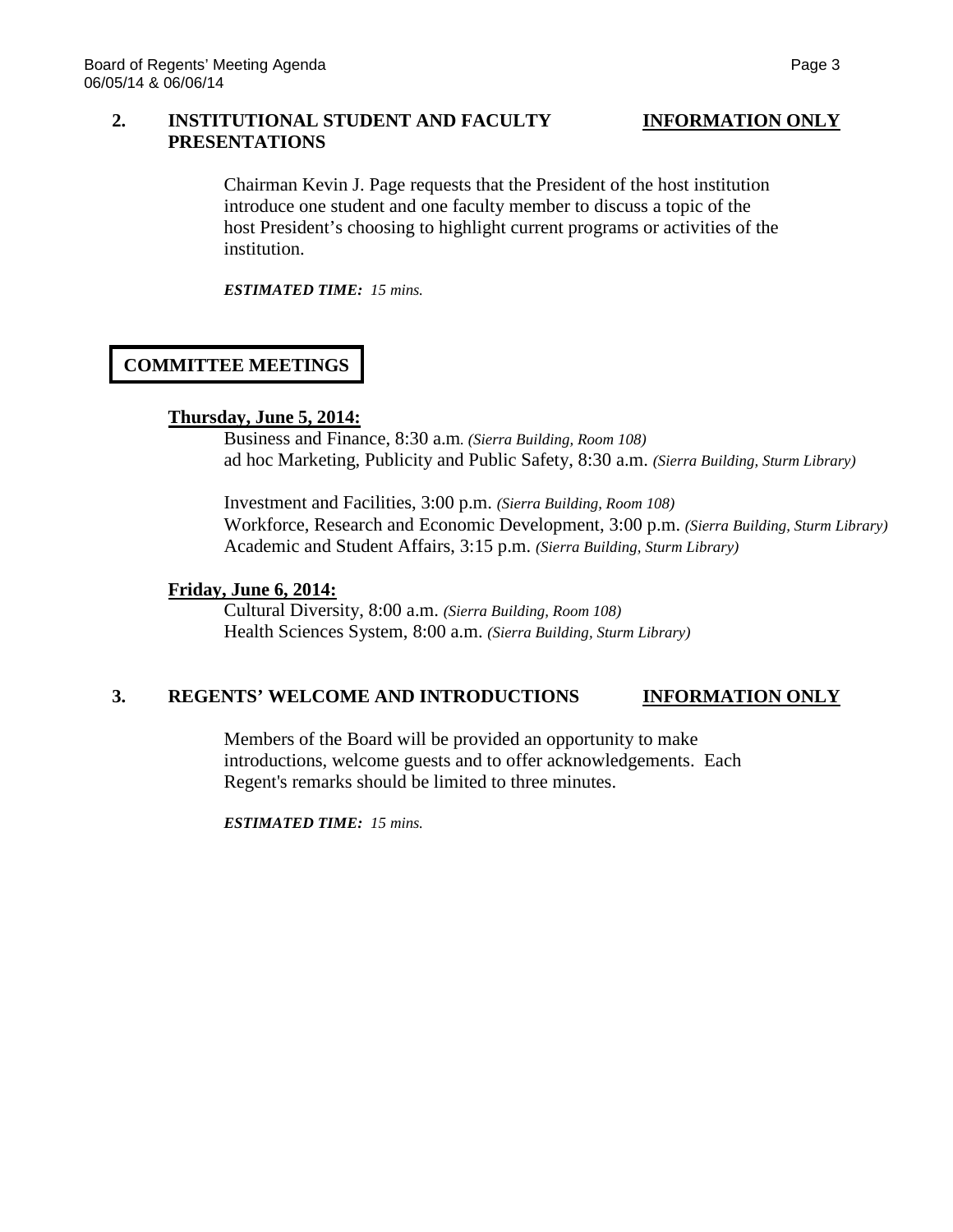### **4. PUBLIC COMMENT INFORMATION ONLY**

Public comment will be taken during this agenda item. No action may be taken on a matter raised under this item until the matter is included on an agenda as an item on which action may be taken. Comments will be limited to two minutes per person. Persons making comment will be asked to begin by stating their name for the record and to spell their last name. The Board Chair may elect to allow additional public comment on a specific agenda item when that agenda item is being considered.

In accordance with Attorney General Opinion No. 00-047, as restated in the Attorney General's Open Meeting Law Manual, the Board Chair may prohibit comment if the content of that comment is a topic that is not relevant to, or within the authority of, the Board of Regents, or if the content is willfully disruptive of the meeting by being irrelevant, repetitious, slanderous, offensive, inflammatory, irrational or amounting to personal attacks or interfering with the rights of other speakers.

*ESTIMATED TIME: 20 mins.*

# **5. CHAIR OF THE NEVADA STUDENT INFORMATION ONLY ALLIANCE REPORT**

The Chair of the Nevada Student Alliance will report to the Board concerning NSHE related issues or events of importance to the student body presidents.

*ESTIMATED TIME: 5 mins.*

### **6. CHAIR OF THE FACULTY SENATE INFORMATION ONLY CHAIRS REPORT**

The Chair of the Faculty Senate Chairs will report to the Board concerning NSHE related issues or events of importance to the Faculty Senate.

*ESTIMATED TIME: 5 mins.*

### **7. CHANCELLOR'S REPORT INFORMATION ONLY**

Chancellor Daniel J. Klaich will report to the Board concerning ongoing planning activities and major projects within the NSHE.

*ESTIMATED TIME: 5 mins.*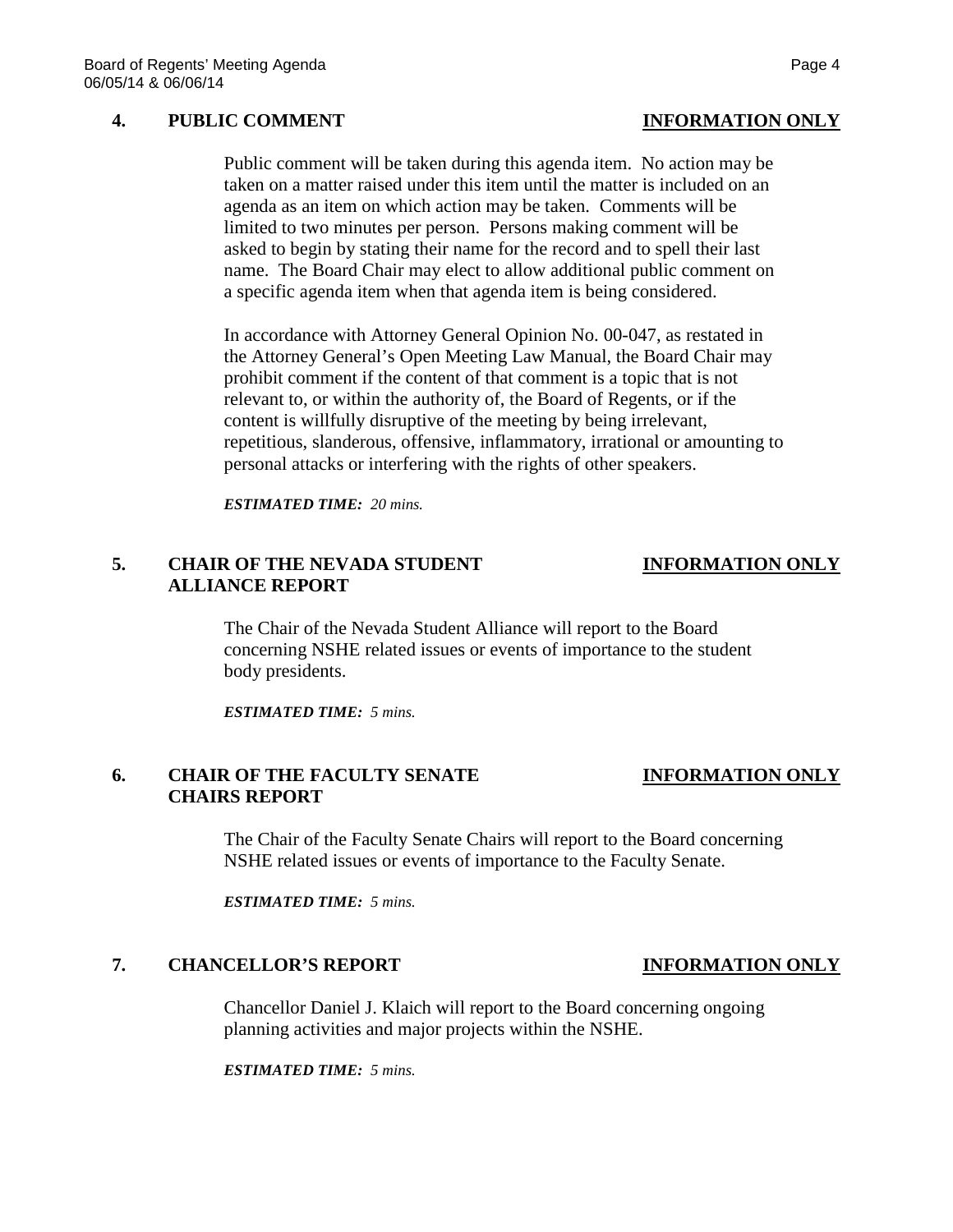### **8. BOARD CHAIRMAN'S REPORT INFORMATION ONLY**

Chairman Kevin J. Page will discuss current NSHE events and his current activities as Board Chairman.

*ESTIMATED TIME: 5 mins.*

### **9. CONSENT ITEMS FOR POSSIBLE ACTION**

Consent items will be considered together and acted on in one motion unless an item is removed to be considered separately by the Board.

### Request is made for approval of the following meeting minutes:

- March 6-7, 2014, Board of Regents' meeting *[\(Ref. BOR-9a1\)](http://system.nevada.edu/tasks/sites/Nshe/assets/File/BoardOfRegents/Agendas/2014/jun-mtgs/bor-refs/BOR-9a1.pdf)*
- April 7, 2014, TMCC Periodic Presidential Evaluation Committee meeting *[\(Ref. BOR-9a2\)](http://system.nevada.edu/tasks/sites/Nshe/assets/File/BoardOfRegents/Agendas/2014/jun-mtgs/bor-refs/BOR-9a2.pdf)*
- April 29, 2014, GBC Periodic Presidential Evaluation Committee meeting *[\(Ref. BOR-9a3\)](http://system.nevada.edu/tasks/sites/Nshe/assets/File/BoardOfRegents/Agendas/2014/jun-mtgs/bor-refs/BOR-9a3.pdf)*

### **9b. NAMING OF BUILDING, GBC FOR POSSIBLE ACTION**

GBC President Mark A. Curtis requests approval to name the GBC Electrical, Industrial Technology Building "The Carl A. Diekhans Center for Industrial Technology." *[\(Ref. BOR-9b\)](http://system.nevada.edu/tasks/sites/Nshe/assets/File/BoardOfRegents/Agendas/2014/jun-mtgs/bor-refs/BOR-9b%20REVISED.pdf)*

# **9c. NFA CONTRACT ARTICLE 13 FOR POSSIBLE ACTION AMENDMENT, TMCC**

TMCC President Maria C. Sheehan requests approval of an amendment to Article 13 of the TMCC NFA contract to establish a uniform grievance procedure for disagreements affecting merit pay awards. *[\(Ref. BOR-9c\)](http://system.nevada.edu/tasks/sites/Nshe/assets/File/BoardOfRegents/Agendas/2014/jun-mtgs/bor-refs/BOR-9c.pdf)*

# **9d. TRANSFER OF RADIO LICENSE, FOR POSSIBLE ACTION TMCC**

TMCC President Maria C. Sheehan and UNR President Marc A. Johnson request approval to transfer the rights under the construction permit for FM station KJIV, held by the Board, from TMCC to UNR/KUNR. Presidents Sheehan and Johnson also request approval of a payment by KUNR to TMCC in the amount of \$40,000, with the transfer process to commence upon Board approval, and no later than July 1, 2014. *[\(Ref. BOR-9d\)](http://system.nevada.edu/tasks/sites/Nshe/assets/File/BoardOfRegents/Agendas/2014/jun-mtgs/bor-refs/BOR-9d.PDF)*

*FISCAL IMPACT: KUNR will pay \$40,000 to TMCC.*

# **9a. MINUTES FOR POSSIBLE ACTION**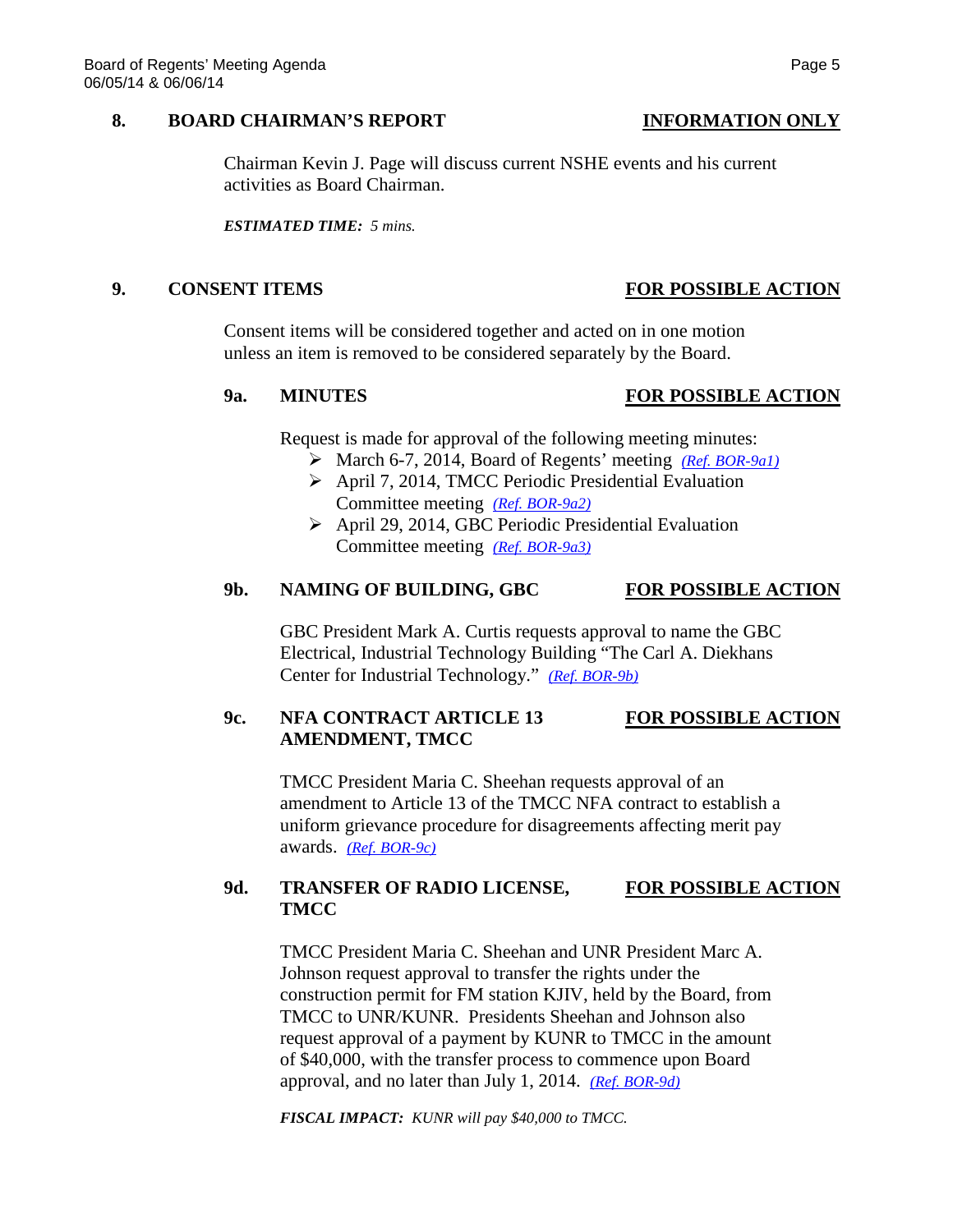### **9. CONSENT ITEMS -** *continued*

# **9e. RENAMING OF JAMES E. ROGERS FOR POSSIBLE ACTION CENTER FOR ADMINISTRATION AND JUSTICE, UNLV**

UNLV President Donald D. Snyder requests approval to change the name of the "James E. Rogers Center for Administration and Justice" to the "Beverly Rogers Literature and Law Building." *[\(Ref. BOR-9e\)](http://system.nevada.edu/tasks/sites/Nshe/assets/File/BoardOfRegents/Agendas/2014/jun-mtgs/bor-refs/BOR-9e.pdf)*

# **9f. NAMING OF NEW RESIDENCE FOR POSSIBLE ACTION HALL, UNR**

UNR President Marc A. Johnson requests approval to name the university's new residence hall "Peavine Hall." *[\(Ref. BOR-9f\)](http://system.nevada.edu/tasks/sites/Nshe/assets/File/BoardOfRegents/Agendas/2014/jun-mtgs/bor-refs/BOR-9f.pdf)*

# **9g. NAMING OF SINCLAIR STREET FOR POSSIBLE ACTION BUILDING, UNR**

UNR President Marc A. Johnson requests approval to name the building located on Sinclair Street the "University of Nevada, Reno Innovation Center." *[\(Ref. BOR-9g\)](http://system.nevada.edu/tasks/sites/Nshe/assets/File/BoardOfRegents/Agendas/2014/jun-mtgs/bor-refs/BOR-9g.pdf)*

# **9h. COLLECTIVE BARGAINING FOR POSSIBLE ACTION AGREEMENT, WNC**

WNC President Chester O. Burton requests approval of the WNC Collective Bargaining Agreement negotiated between the WNC administration and the Nevada Faculty Alliance on behalf of WNC faculty for the period July 1, 2014, through June 30, 2017. *[\(Ref. BOR-9h\)](http://system.nevada.edu/tasks/sites/Nshe/assets/File/BoardOfRegents/Agendas/2014/jun-mtgs/bor-refs/BOR-9h.pdf)*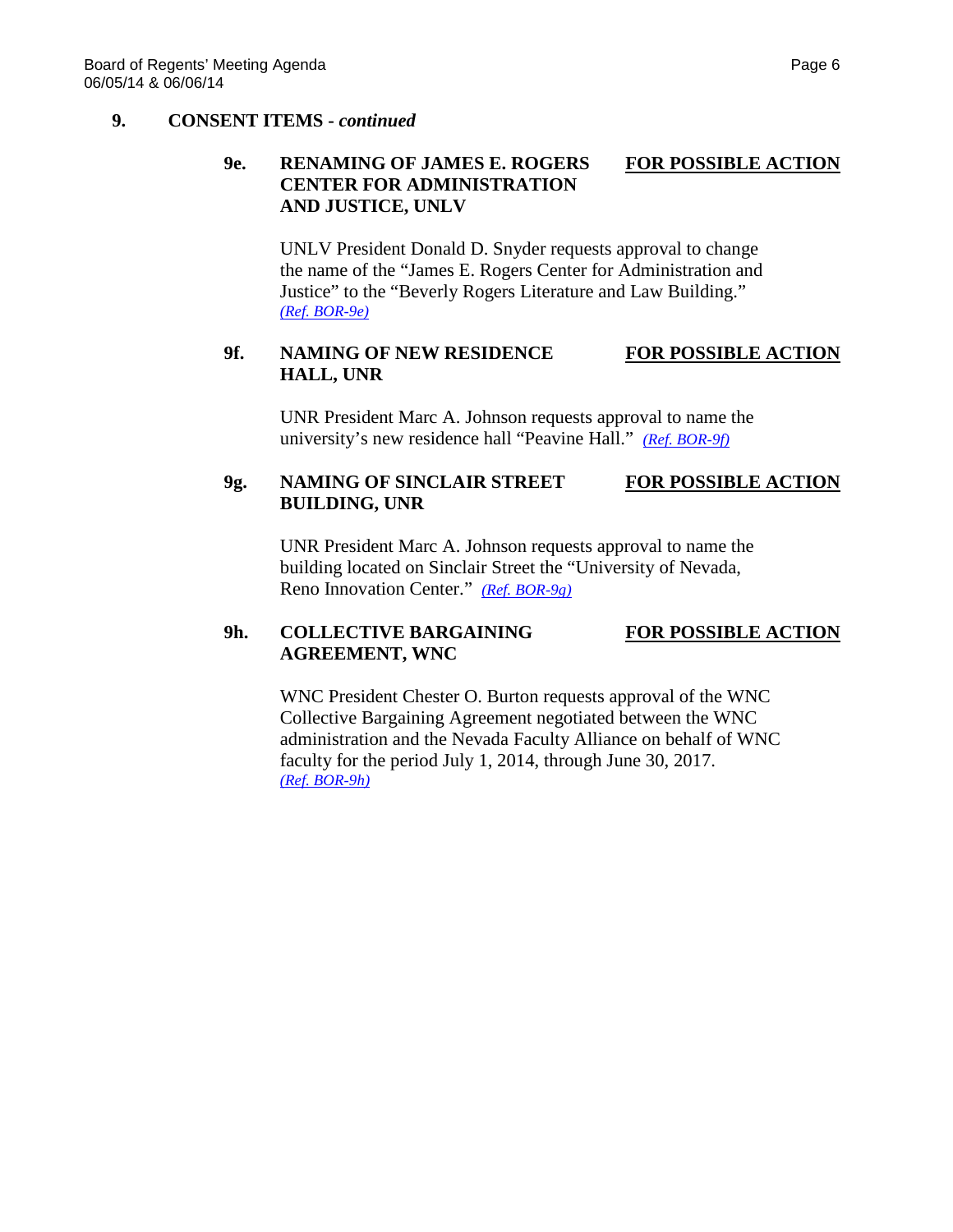### **9. CONSENT ITEMS -** *continued*

# **9i. ALLOCATION OF FOR POSSIBLE ACTION GRANTS-IN-AID, 2014-2015**

*Nevada Revised Statutes* 396.540 provides for tuition waivers for students from other states and foreign countries based on three percent of each institution's fall headcount enrollment. Board policy provides an equal number of grants-in-aid for Nevada students and requires that the total number of grants-in-aid allocated to each NSHE institution be approved annually by the Board. Approval is requested for the allocations for academic year 2014-2015 which represent the total number each institution could award. In all cases, funding is not sufficient to support the maximum allowable number of grants-in-aid:

|             | <b>IN-STATE</b> | <b>OUT-OF-STATE</b> |
|-------------|-----------------|---------------------|
| <b>UNR</b>  | 566             | 566                 |
| <b>UNLV</b> | 809             | 809                 |
| <b>NSC</b>  | 102             | 102                 |
| <b>CSN</b>  | 1,099           | 1,099               |
| <b>GBC</b>  | 96              | 96                  |
| <b>TMCC</b> | 351             | 351                 |
| <b>WNC</b>  | 119             | 119                 |

# **9j.** *HANDBOOK* **REVISION, FOR POSSIBLE ACTION CLARIFICATION OF PROVISIONS REQUIRING BOARD OR CHANCELLOR APPROVAL OF EXECUTIVE SALARY INCREASES**

Vice Chancellor for Legal Affairs Brooke Nielsen requests the Board's approval of a clarification of Board policy requiring Board or chancellor approval of executive salary increases. Specifically, the amendment to Title 4, Chapter 3, Sections 25, 28 and 29 makes corrections to section cross-references in Sections 25.2, 25.4, 29.4 and 29.5; requires institutional vice president salary adjustments be approved by the institutional president and reported to the chancellor; and clarifies that for the chancellor and board secretary, salary adjustments above merit increases require Board approval as set forth in Section 28. Existing Board policy provides that merit increases are limited to no more than a 1 percent increase in years in which a cost-of-living adjustment is made for all NSHE professional employees, and to no more than 2.5 percent in years in which there is no cost-of-living adjustment for NSHE professional employees. *[\(Ref. BOR-9j\)](http://system.nevada.edu/tasks/sites/Nshe/assets/File/BoardOfRegents/Agendas/2014/jun-mtgs/bor-refs/BOR-9j.pdf)*

*ESTIMATED TIME: 5 mins.*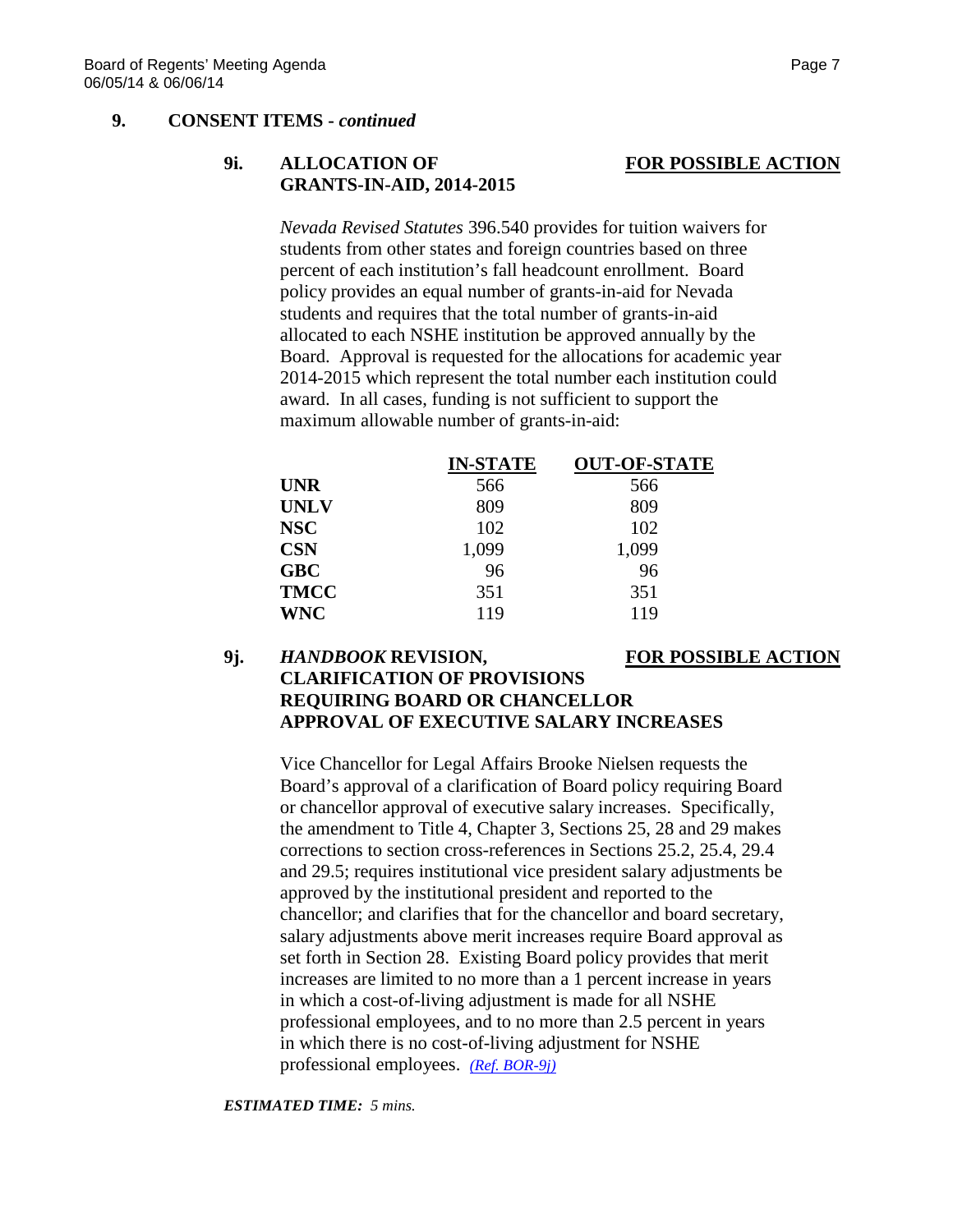### **COMMUNITY COLLEGE ITEMS**

### **10. STRATEGIC MASTER PLAN UPDATE, TMCC FOR POSSIBLE ACTION**

TMCC President Maria C. Sheehan requests approval of the TMCC Strategic Master Plan update. *[\(Refs. BOR-10a](http://system.nevada.edu/tasks/sites/Nshe/assets/File/BoardOfRegents/Agendas/2014/jun-mtgs/bor-refs/BOR-10a.pdf) an[d BOR-10b\)](http://system.nevada.edu/tasks/sites/Nshe/assets/File/BoardOfRegents/Agendas/2014/jun-mtgs/bor-refs/BOR-10b.pdf)*

*ESTIMATED TIME: 20 mins.*

### **11. 2014 FACILITY MASTER PLAN, TMCC FOR POSSIBLE ACTION**

TMCC President Maria C. Sheehan requests approval of the TMCC 2014 Facility Master Plan. *[\(Refs. BOR-11a](http://system.nevada.edu/tasks/sites/Nshe/assets/File/BoardOfRegents/Agendas/2014/jun-mtgs/bor-refs/BOR-11a.pdf) an[d BOR-11b\)](http://system.nevada.edu/tasks/sites/Nshe/assets/File/BoardOfRegents/Agendas/2014/jun-mtgs/bor-refs/BOR-11b.pdf)*

*ESTIMATED TIME: 20 mins.*

# **12.** *HANDBOOK* **REVISION, PERFORMING ARTS FOR POSSIBLE ACTION AND INTERCOLLEGIATE ATHLETICS TRADE-OUT POLICIES, CSN**

CSN President Michael D. Richards requests approval of a revision to Board policy concerning trade-out policies for performing arts *(Title 4, Chapter 10, Section 33, new Subsection 2)* and intercollegiate athletics *(Title 4, Chapter 24, Section 2, new Subsection 3)*. The proposed policy revisions will allow for more efficient and prudent use of available cash resources when necessary while maximizing the use of other resources. *[\(BOR-12\)](http://system.nevada.edu/tasks/sites/Nshe/assets/File/BoardOfRegents/Agendas/2014/jun-mtgs/bor-refs/BOR-12.pdf)*

*ESTIMATED TIME: 10 mins.*

### **13. MISSION STATEMENT, WNC INFORMATION ONLY**

WNC President Chester O. Burton will review the college's mission statement and will update the Board on how the college intends to accomplish the goals listed in its mission statement, discuss how the Board can help the college achieve these goals, and will identify any potential impediments to achieving the stated goals, with particular focus on any Board or institutional policies that may impede the college's ability to achieve the goals outlined in its mission statement. *[\(Ref. BOR-13\)](http://system.nevada.edu/tasks/sites/Nshe/assets/File/BoardOfRegents/Agendas/2014/jun-mtgs/bor-refs/BOR-13.pdf)*

*ESTIMATED TIME: 45 mins.*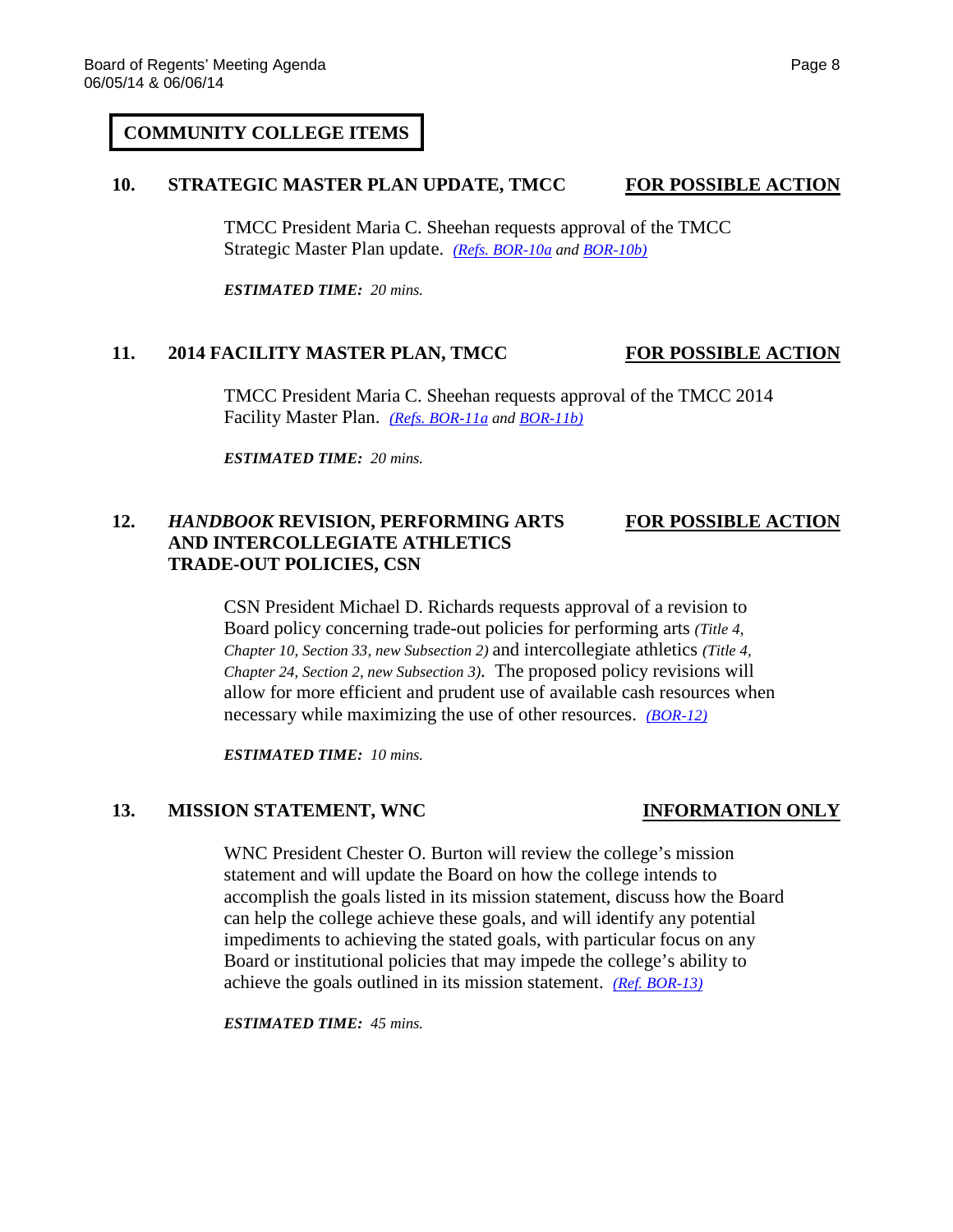### **14. 2014-2021 STRATEGIC PLAN, GBC FOR POSSIBLE ACTION**

GBC President Mark A. Curtis requests approval of the GBC Strategic Plan, 2014-2021. *[\(BOR-14\)](http://system.nevada.edu/tasks/sites/Nshe/assets/File/BoardOfRegents/Agendas/2014/jun-mtgs/bor-refs/BOR-14.pdf)*

*ESTIMATED TIME: 20 mins.*

### **15. SENATE BILL 391, INTERIM STUDY FOR POSSIBLE ACTION COMMITTEE ON COMMUNITY COLLEGES**

Chancellor Daniel J. Klaich will provide the Board with an update on the proceedings of Senate Bill 391 (Chapter 494, *Statutes of Nevada 2013*) legislative Committee to Conduct an Interim Study Concerning Community Colleges and its subcommittees, the Subcommittee on Governance and Funding and the Subcommittee on Academics and Workforce Alignment. The Board may authorize the Board Chairman to communicate, by letter and/or by testimony in the Chairman's discretion, the sense of the Board on the matters to date before any or all of these committees.

*ESTIMATED TIME: 20 mins.*

# **16. PERSONNEL SESSION, GBC FOR POSSIBLE ACTION PRESIDENT MARK A. CURTIS**

The periodic presidential evaluation report of Great Basin College President Mark A. Curtis, along with President Curtis's self-evaluation, will be presented to the Board of Regents. The Board may discuss the self-evaluation and report, as well as any other matters pertaining to President Curtis's performance as specified in NRS 241.033 including competence, alleged misconduct, character and mental or physical health. In compliance with the provisions of NRS 241.033, the Board may take action, which may include, but is not limited to, giving direction regarding the President's role, performance of his duties and responsibilities to the Board and his management of Great Basin College and matters related thereto.

*ESTIMATED TIME: 30 mins.*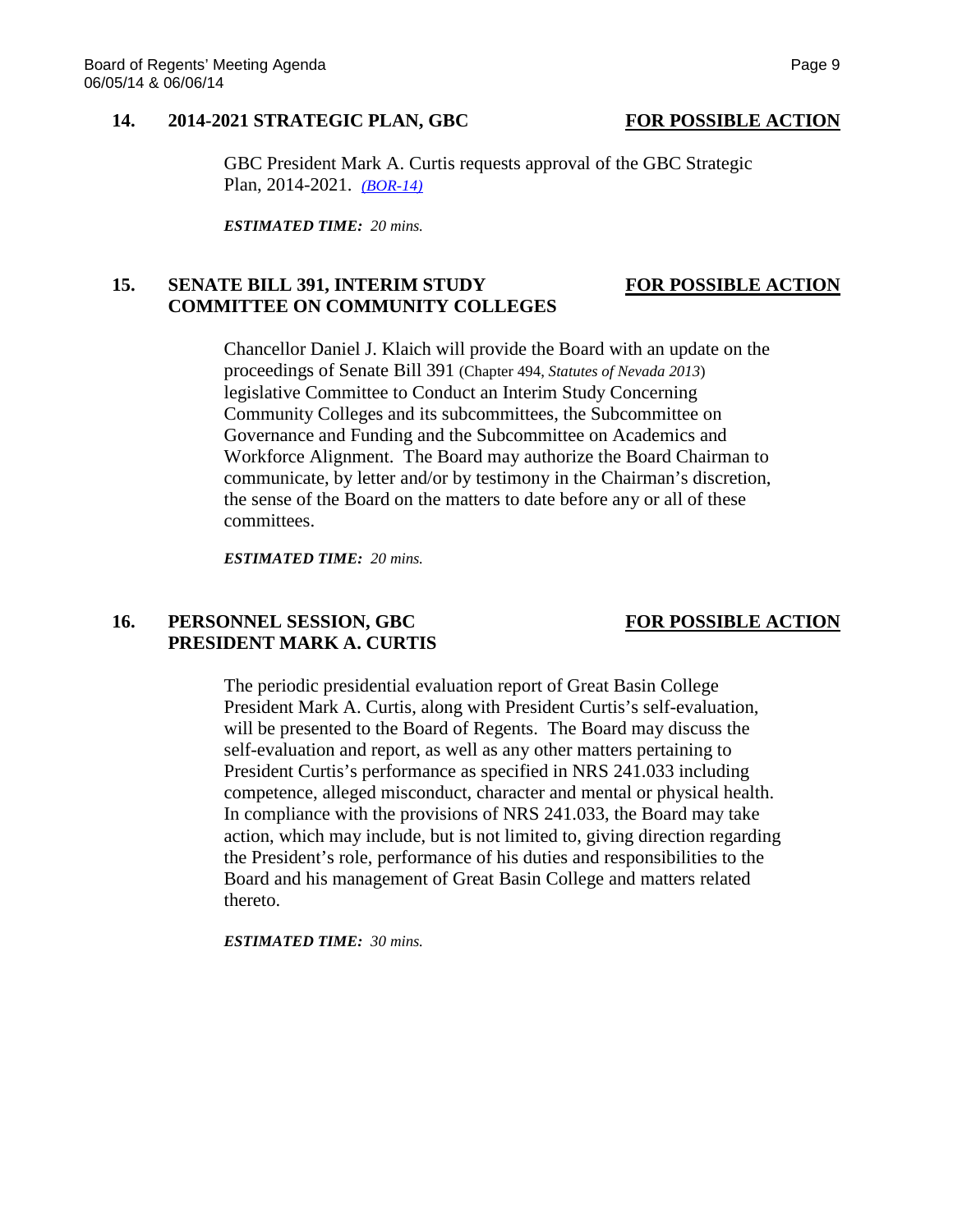### 17. **PRESIDENTIAL CONTRACT, GBC** FOR POSSIBLE ACTION

### Pursuant to NRS 241.033, the Board may take administrative action to determine whether to offer a new contract to GBC President Mark A. Curtis, including a determination of the employment terms and conditions.

*FISCAL IMPACT: Depending on action taken by the Board, this item could result in a fiscal cost in excess of \$25,000 per fiscal year.*

*ESTIMATED TIME: 5 mins.*

# **18. UNSOM AFFILIATION AGREEMENT WITH INFORMATION ONLY RENOWN HEALTH**

UNR President Marc A. Johnson will present for information an affiliation agreement between the University of Nevada School of Medicine and Renown Health. *[\(Ref. BOR-18\)](http://system.nevada.edu/tasks/sites/Nshe/assets/File/BoardOfRegents/Agendas/2014/jun-mtgs/bor-refs/BOR-18.pdf)*

*ESTIMATED TIME: 20 mins.*

## **19. UNLV CAMPUS IMPROVEMENT INFORMATION ONLY AUTHORITY BOARD**

UNLV President Donald D. Snyder will provide a status update on the progress of the Campus Improvement Authority Board and its efforts to look at the feasibility of a stadium for the UNLV campus. *[\(Ref. BOR-19\)](http://system.nevada.edu/tasks/sites/Nshe/assets/File/BoardOfRegents/Agendas/2014/jun-mtgs/bor-refs/BOR-19.pdf)*

*ESTIMATED TIME: 20 mins.*

### **20. ATHLETICS ACADEMIC PROGRESS RATE, UNLV INFORMATION ONLY**

UNLV President Donald D. Snyder and Athletics Director Tina Kunzer-Murphy will present an update on UNLV's assessments of its Academic Progress Rate (APR) among its athletic programs and how UNLV will implement an improvement plan. *[\(Ref. BOR-20\)](http://system.nevada.edu/tasks/sites/Nshe/assets/File/BoardOfRegents/Agendas/2014/jun-mtgs/bor-refs/BOR-20.pdf)*

*ESTIMATED TIME: 10 mins.*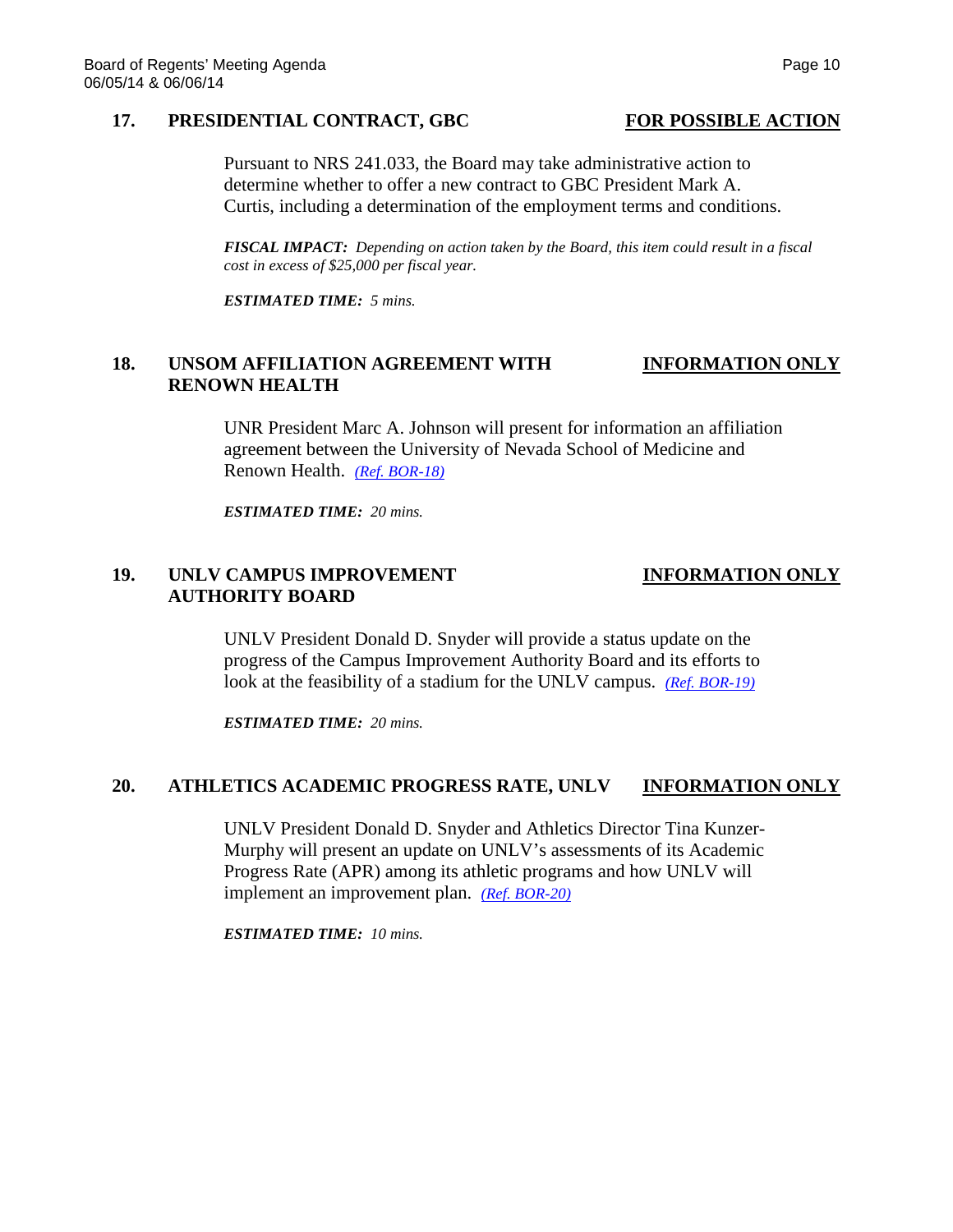### **21. DISTINGUISHED NEVADAN AWARD FOR POSSIBLE ACTION**

The Board will consider for approval the following 2014 Distinguished Nevadan recipient *(Handbook Title 4, Chapter 1, Section 14 and Procedures and Guidelines Manual Chapter 8, Section 1)*:

 Dr. Robert Larson Schofield, Jr. *[\(Ref. BOR-21\)](http://system.nevada.edu/tasks/sites/Nshe/assets/File/BoardOfRegents/Agendas/2014/jun-mtgs/bor-refs/BOR-21.pdf) Nominated by full Board*

*ESTIMATED TIME: 5 mins.*

### **22. PUBLIC COMMENT:** Friday, June 6, 2014 **INFORMATION ONLY** *(approximately 9:00 a.m.)*

Public comment will be taken during this agenda item. No action may be taken on a matter raised under this item until the matter is included on an agenda as an item on which action may be taken. Comments will be limited to two minutes per person. Persons making comment will be asked to begin by stating their name for the record and to spell their last name. The Board Chair may elect to allow additional public comment on a specific agenda item when that agenda item is being considered.

In accordance with Attorney General Opinion No. 00-047, as restated in the Attorney General's Open Meeting Law Manual, the Board Chair may prohibit comment if the content of that comment is a topic that is not relevant to, or within the authority of, the Board of Regents, or if the content is willfully disruptive of the meeting by being irrelevant, repetitious, slanderous, offensive, inflammatory, irrational or amounting to personal attacks or interfering with the rights of other speakers.

*ESTIMATED TIME: 30 mins.*

### **23. MISSION STATEMENT, UNR INFORMATION ONLY**

UNR President Marc A. Johnson will review the university's mission statement and will update the Board on how the university intends to accomplish the goals listed in its mission statement, discuss how the Board can help the university achieve these goals, and will identify any potential impediments to achieving the stated goals, with particular focus on any Board or institutional policies that may impede the university's ability to achieve the goals outlined in its mission statement. *[\(Ref. BOR-23\)](http://system.nevada.edu/tasks/sites/Nshe/assets/File/BoardOfRegents/Agendas/2014/jun-mtgs/bor-refs/BOR-23.pdf)*

*ESTIMATED TIME: 45 mins.*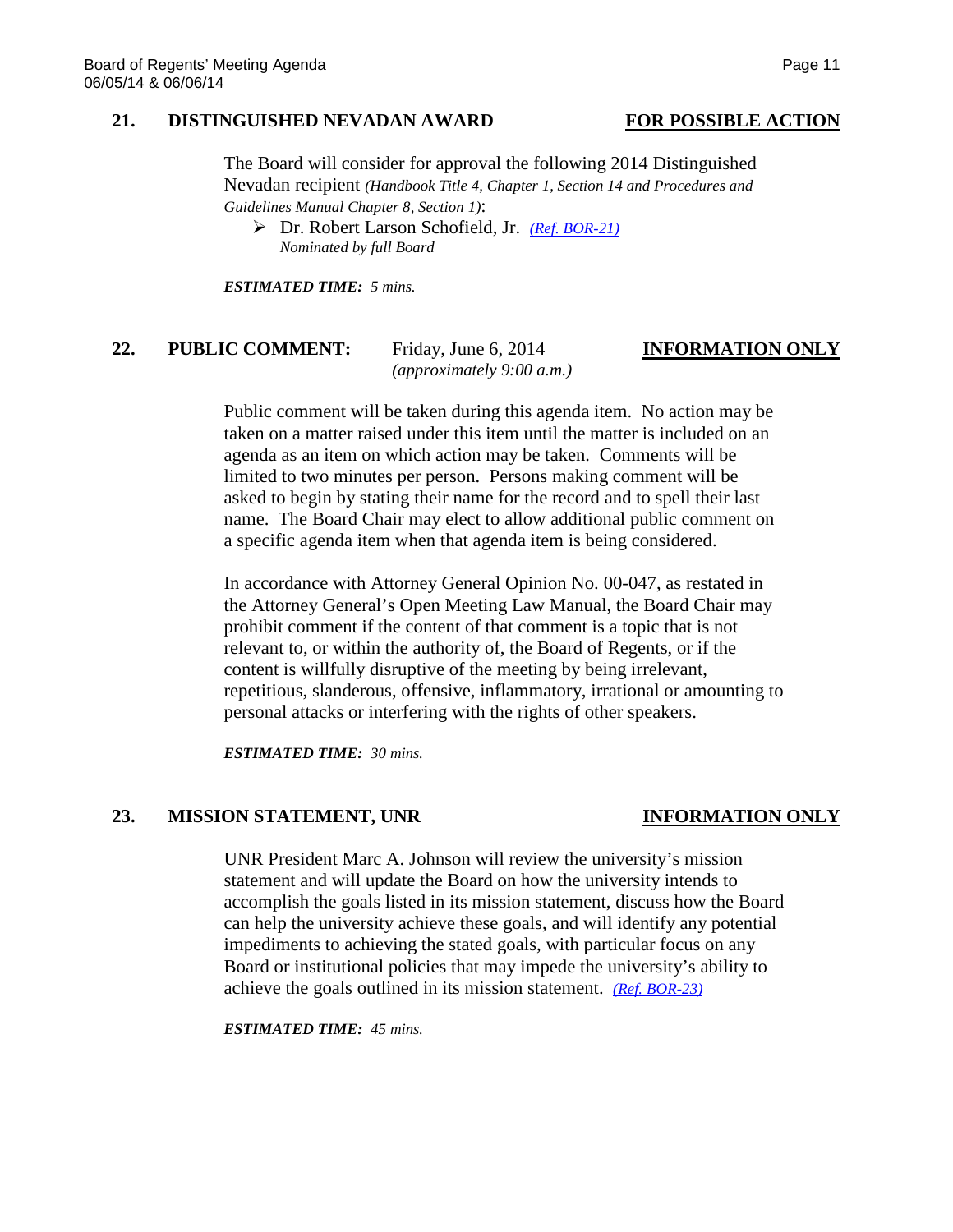# **24. 2015 CAPITAL IMPROVEMENT PROJECTS FOR POSSIBLE ACTION AND 2015-17 BIENNIAL BUDGET DISCUSSION**

Chancellor Daniel J. Klaich, System staff and the NSHE presidents will discuss the process of developing the 2015-17 budget request including the 2015 Capital Improvement Program (CIP). The timeline for the Board's future consideration will be discussed. The Board may provide direction to the Chancellor concerning budget and CIP priorities.

*ESTIMATED TIME: 55 mins.*

# **25. POLICY INITIATIVES REQUIRING FOR POSSIBLE ACTION LEGISLATIVE BILL DRAFT REQUESTS**

Chancellor Daniel J. Klaich will present for the Board's approval the policy initiatives that will require legislative bill draft requests and legislative action during the 2015 Session of the Nevada State Legislature and the corresponding legislative committee through which such policy actions will be pursued. These policy initiatives will address the:

- 1. Governor Guinn Millennium Scholarship;
- 2. Need-Based State Supported Financial Aid Program;
- 3. Community College Workforce Development Fund; and
- 4. Tobacco Prohibition on NSHE Property. *[\(Ref. BOR-25\)](http://system.nevada.edu/tasks/sites/Nshe/assets/File/BoardOfRegents/Agendas/2014/jun-mtgs/bor-refs/BOR-25.pdf)*

*ESTIMATED TIME: 20 mins.*

# **26.** *PROCEDURES AND GUIDELINES MANUAL* **FOR POSSIBLE ACTION REVISION, TUITION AND FEES COMMITTEE: RECOMMENDED TUITION AND FEES, ACADEMIC YEARS 2015-16 THROUGH 2018-19**

Chancellor Daniel J. Klaich will present for approval the recommendations of the Tuition and Fees Committee for tuition and fees adjustments for academic years 2015-16, 2016-17, 2017-18 and 2018-19. This is the final hearing on tuition and fees; the matter was first heard at the March 2014 meeting and again at the April 2014 special meeting. *[\(Ref. BOR-26\)](http://system.nevada.edu/tasks/sites/Nshe/assets/File/BoardOfRegents/Agendas/2014/jun-mtgs/bor-refs/BOR-26.pdf)*

*FISCAL IMPACT: The proposed tuition and fee increases will generate revenues to be considered in the biennial budget process.*

*ESTIMATED TIME: 30 mins.*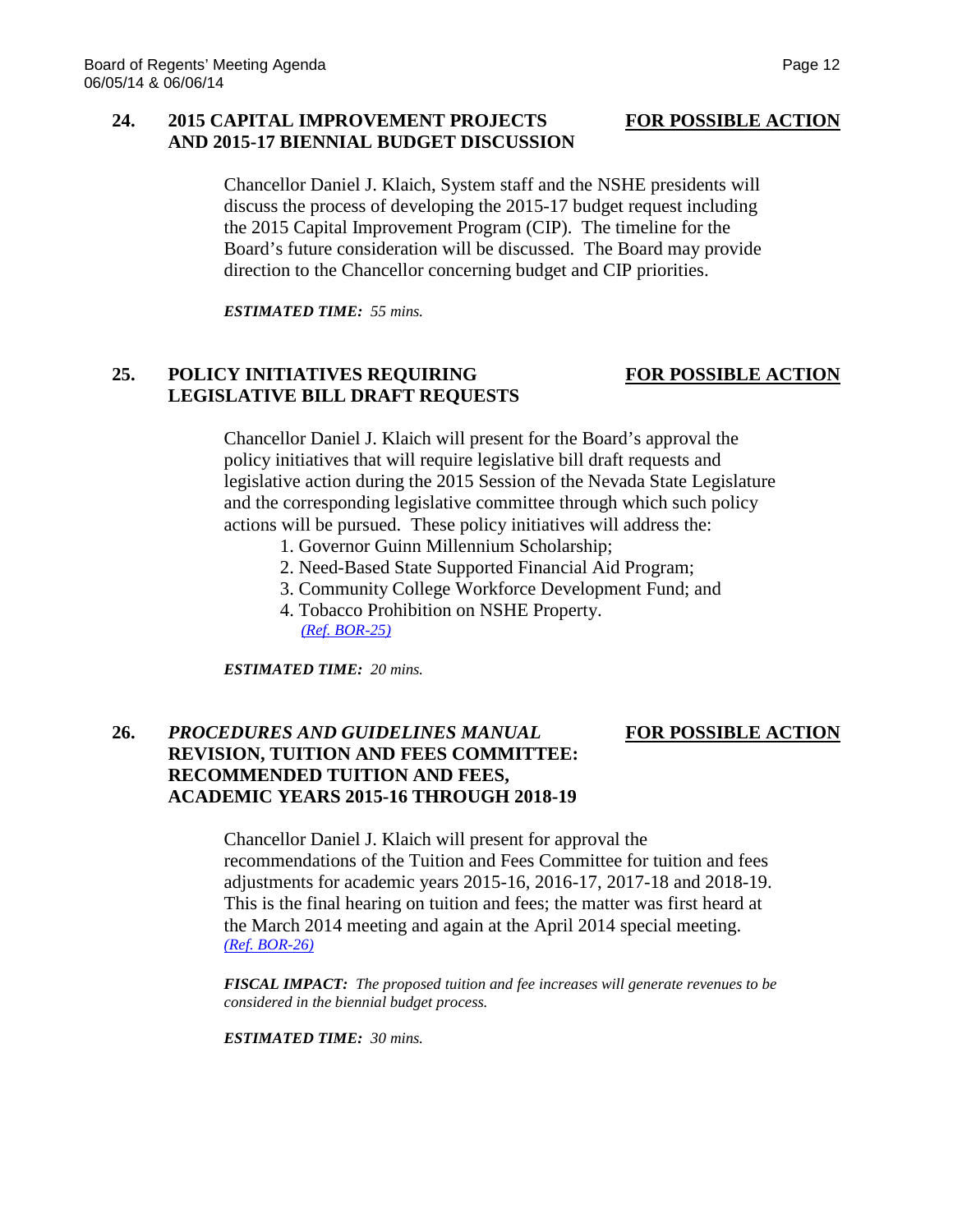## **27.** *PROCEDURES AND GUIDELINES MANUAL* **FOR POSSIBLE ACTION REVISION, 2015-17 TUITION AND FEES, WILLIAM S. BOYD SCHOOL OF LAW, UNLV**

UNLV President Donald D. Snyder and Dean Daniel W. Hamilton, William S. Boyd School of Law, present for final approval the proposed 2015-17 biennium tuition and fees for the William S. Boyd School of Law which were previously discussed at the March 2014 meeting of the Board. *[\(Ref. BOR-27\)](http://system.nevada.edu/tasks/sites/Nshe/assets/File/BoardOfRegents/Agendas/2014/jun-mtgs/bor-refs/BOR-27.pdf)*

*FISCAL IMPACT: The proposed increase will generate additional revenues of approximately \$301,000 for FY16 and an additional \$298,000 increase in revenues for FY17.*

*ESTIMATED TIME: 10 mins.*

# **28.** *PROCEDURES AND GUIDELINES MANUAL* **FOR POSSIBLE ACTION REVISION, 2015-17 TUITION AND FEES, SCHOOL OF DENTAL MEDICINE, UNLV**

UNLV President Donald D. Snyder and Dean Karen P. West, School of Dental Medicine, present for final approval the proposed 2015-17 biennium tuition and fees, including the summer terms, for the School of Dental Medicine Pre-Doctoral Program which were previously discussed at the March 2014 meeting of the Board. *[\(Ref. BOR-28\)](http://system.nevada.edu/tasks/sites/Nshe/assets/File/BoardOfRegents/Agendas/2014/jun-mtgs/bor-refs/BOR-28.pdf)*

*FISCAL IMPACT: The proposed increase will generate additional revenues of approximately \$348,000 for FY16 and an additional \$361,000 increase in revenues for FY17.*

*ESTIMATED TIME: 10 mins.*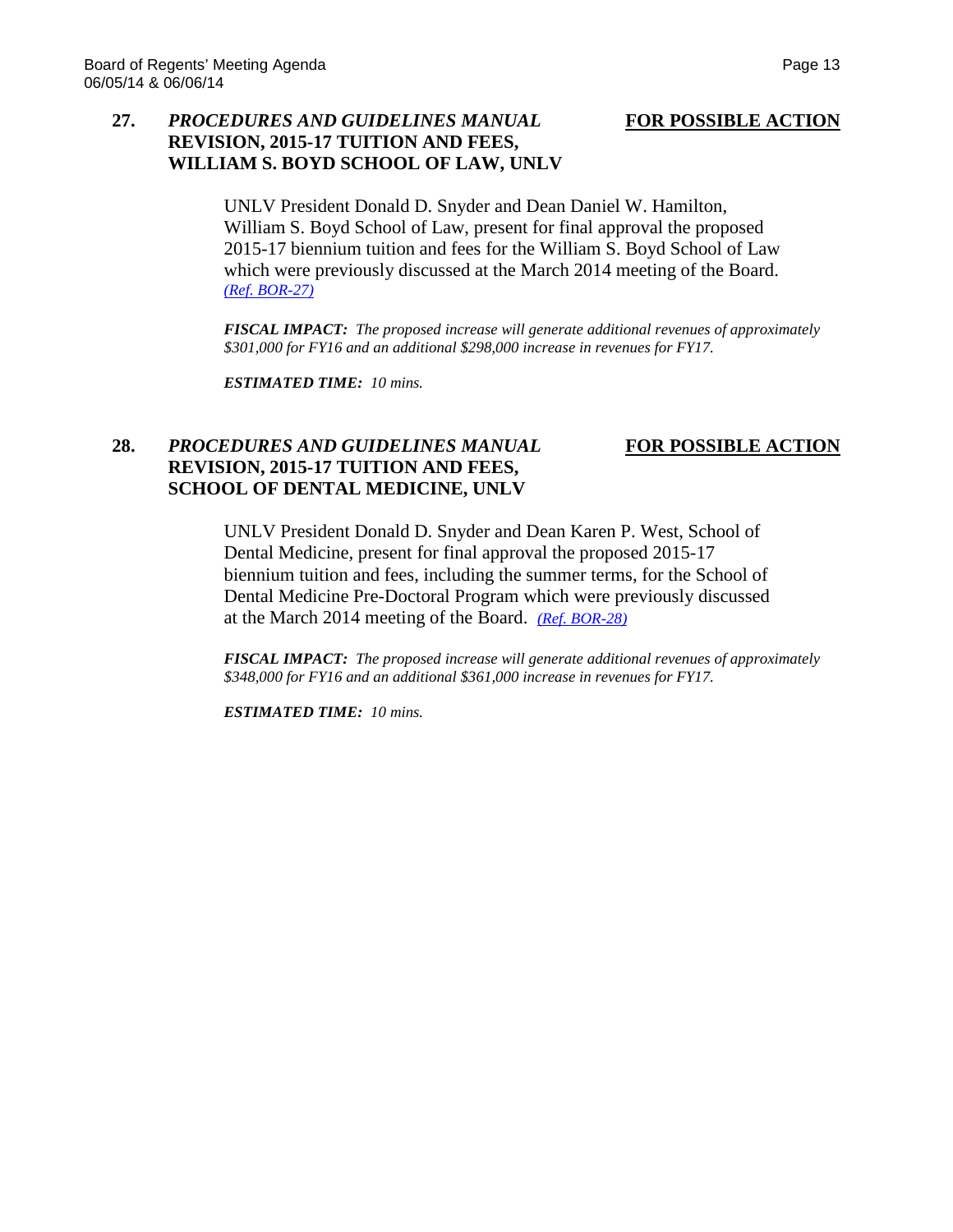# **29.** *PROCEDURES AND GUIDELINES MANUAL* **FOR POSSIBLE ACTION REVISION, 2015-17 TUITION AND FEES, UNIVERSITY OF NEVADA SCHOOL OF MEDICINE**

UNR President Marc A. Johnson presents for final approval the proposed tuition and fee structure for the 2015-17 biennium for the University of Nevada School of Medicine which was previously discussed at the March 2014 meeting of the Board. This request reflects an increase in resident tuition and fees of 4 percent per year for each year of the 2015-17 biennium. President Johnson further seeks approval of the full amount of the proposed increase being allocated to the State Supported Operating Budget of the Medical School, net of any increases in the UNR General Improvement, Capital Improvement, Activities and Programs and Technology fees and the Student Access Fee. The Student Access Fee is calculated as a percentage of Tuition and Fees and therefore results in an automatic increase in the fee. *[\(Ref. BOR-29\)](http://system.nevada.edu/tasks/sites/Nshe/assets/File/BoardOfRegents/Agendas/2014/jun-mtgs/bor-refs/BOR-29.pdf)*

*FISCAL IMPACT: The proposed increase will generate additional revenues of approximately \$245,000 for FY16 and an additional \$258,000 increase in revenues for FY17.*

*ESTIMATED TIME: 10 mins.*

## **30.** *PROCEDURES AND GUIDELINES MANUAL* **FOR POSSIBLE ACTION REVISION, STUDENT HEALTH INSURANCE/ HEALTH CENTER FEES**

### Vice Chancellor for Finance and Administration Vic Redding requests approval of academic year 2014-15 student health insurance rates, health center fees and related *Procedures and Guidelines Manual* revisions. *[\(Ref. BOR-30\)](http://system.nevada.edu/tasks/sites/Nshe/assets/File/BoardOfRegents/Agendas/2014/jun-mtgs/bor-refs/BOR-30.pdf)*

*FISCAL IMPACT: Student health insurance and health center fees that meet the reporting threshold of \$25,000 will be reported in the Self Supporting Budget report.*

*ESTIMATED TIME: 15 mins.*

# **31. MEDICAL SCHOOL UPDATE, UNLV INFORMATION ONLY**

UNLV President Donald D. Snyder and Executive Vice President and Provost John V. White will provide an update on the planning process for the medical school at UNLV including an introduction of Dr. Barbara Atkinson who has been recently hired as the planning dean. Dr. Atkinson will provide an overview of the continued planning process and timeline. *[\(Ref. BOR-31\)](http://system.nevada.edu/tasks/sites/Nshe/assets/File/BoardOfRegents/Agendas/2014/jun-mtgs/bor-refs/BOR-31.pdf)*

*ESTIMATED TIME: 20 mins.*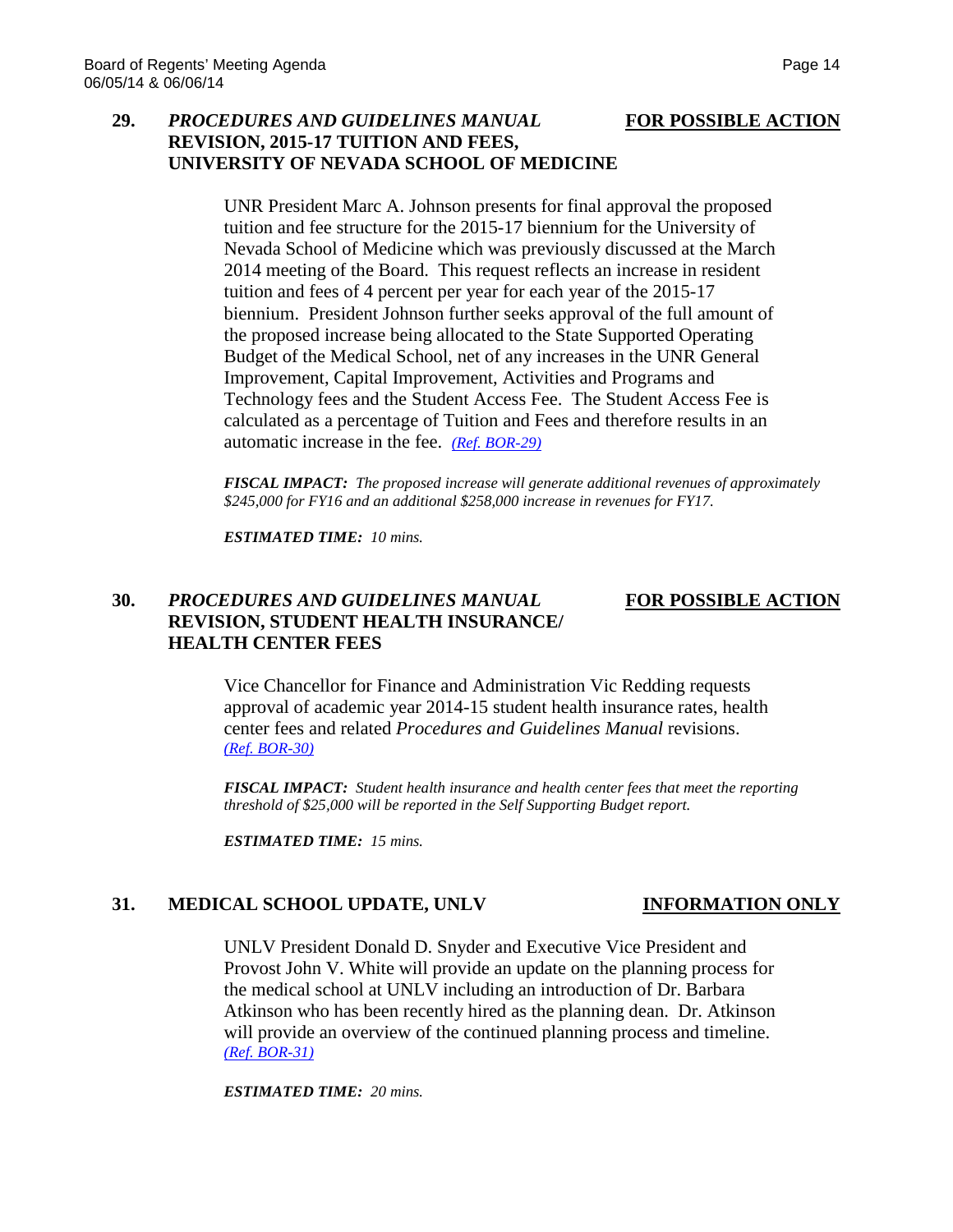# **COMMITTEE REPORTS**

### *ESTIMATED TIME: 30 mins.*

*NOTE: Please refer to the specific committee agenda for complete reference materials and/or reports.*

### **32. ad hoc COMMITTEE ON INSTITUTIONAL FOR POSSIBLE ACTION SERVICE AREAS**

Chair Jason Geddes will present for Board approval a report on the ad hoc Committee on Institutional Service Areas meeting held on May 5, 2014, and Board action may be requested on the following:

 $\triangleright$  Minutes – The Committee considered for approval the minutes from the February 27, 2014, meeting. *[\(Ref. ISA-2\)](http://system.nevada.edu/tasks/sites/Nshe/assets/File/BoardOfRegents/Agendas/2014/jun-mtgs/bor-refs/ISA-2.pdf)*

### **33. AUDIT COMMITTEE FOR POSSIBLE ACTION**

Chair Ron Knecht will present for Board approval a report on the Audit Committee meeting held on May 30, 2014, and Board action may be requested on the following:

- $\triangleright$  Minutes The Committee considered for approval the minutes from the February 28, 2014, meeting. *[\(Ref. A-2a\)](http://system.nevada.edu/tasks/sites/Nshe/assets/File/BoardOfRegents/Agendas/2014/may-mtgs/audit-refs/A-2a.pdf)*
- $\triangleright$  Internal Audit Follow-up Reports The Committee considered for approval acceptance of the following internal audit follow-up reports:
	- − Student Accounts PeopleSoft, UNR *[\(Ref. A-2b\)](http://system.nevada.edu/tasks/sites/Nshe/assets/File/BoardOfRegents/Agendas/2014/may-mtgs/audit-refs/A-2b.pdf)*
	- − Libraries, UNR *[\(Ref. A-2c\)](http://system.nevada.edu/tasks/sites/Nshe/assets/File/BoardOfRegents/Agendas/2014/may-mtgs/audit-refs/A-2c.pdf)*
	- − Facilities, DRI *[\(Ref. A-2d\)](http://system.nevada.edu/tasks/sites/Nshe/assets/File/BoardOfRegents/Agendas/2014/may-mtgs/audit-refs/A-2d.pdf)*
	- − Special Course Fees, GBC *[\(Ref. A-2e\)](http://system.nevada.edu/tasks/sites/Nshe/assets/File/BoardOfRegents/Agendas/2014/may-mtgs/audit-refs/A-2e.pdf)*
- Engagement Letters, Grant Thornton The Committee considered acceptance of the Engagement Letters with Grant Thornton *(external auditors)* for the financial statements for the year ending June 30, 2014.
	- − Nevada System of Higher Education *[\(Ref. A-2f1\)](http://system.nevada.edu/tasks/sites/Nshe/assets/File/BoardOfRegents/Agendas/2014/may-mtgs/audit-refs/A-2f-1.pdf)*
	- − University of Nevada School of Medicine Practice Plans *[\(Ref. A-2f2\)](http://system.nevada.edu/tasks/sites/Nshe/assets/File/BoardOfRegents/Agendas/2014/may-mtgs/audit-refs/A-2f-2.pdf)*
	- − UNR and UNLV NCAA agreed-upon procedures *[\(Ref. A-2f3\)](http://system.nevada.edu/tasks/sites/Nshe/assets/File/BoardOfRegents/Agendas/2014/may-mtgs/audit-refs/A-2f-3.pdf)*
- Follow-up: Differential Program and Special Course Fees, UNLV – The Committee reviewed and may consider acceptance of the institutional follow-up responses to the Differential Program and Special Course Fees audit for the period March 1, 2012, through February 28, 2013. The Committee discussed the audit findings and recommendations and the institutional responses and may recommend specific action to the Board of Regents, the Chancellor and/or the president to address the findings, recommendations and responses. *[\(Ref. A-3\)](http://system.nevada.edu/tasks/sites/Nshe/assets/File/BoardOfRegents/Agendas/2014/may-mtgs/audit-refs/A-3.pdf)*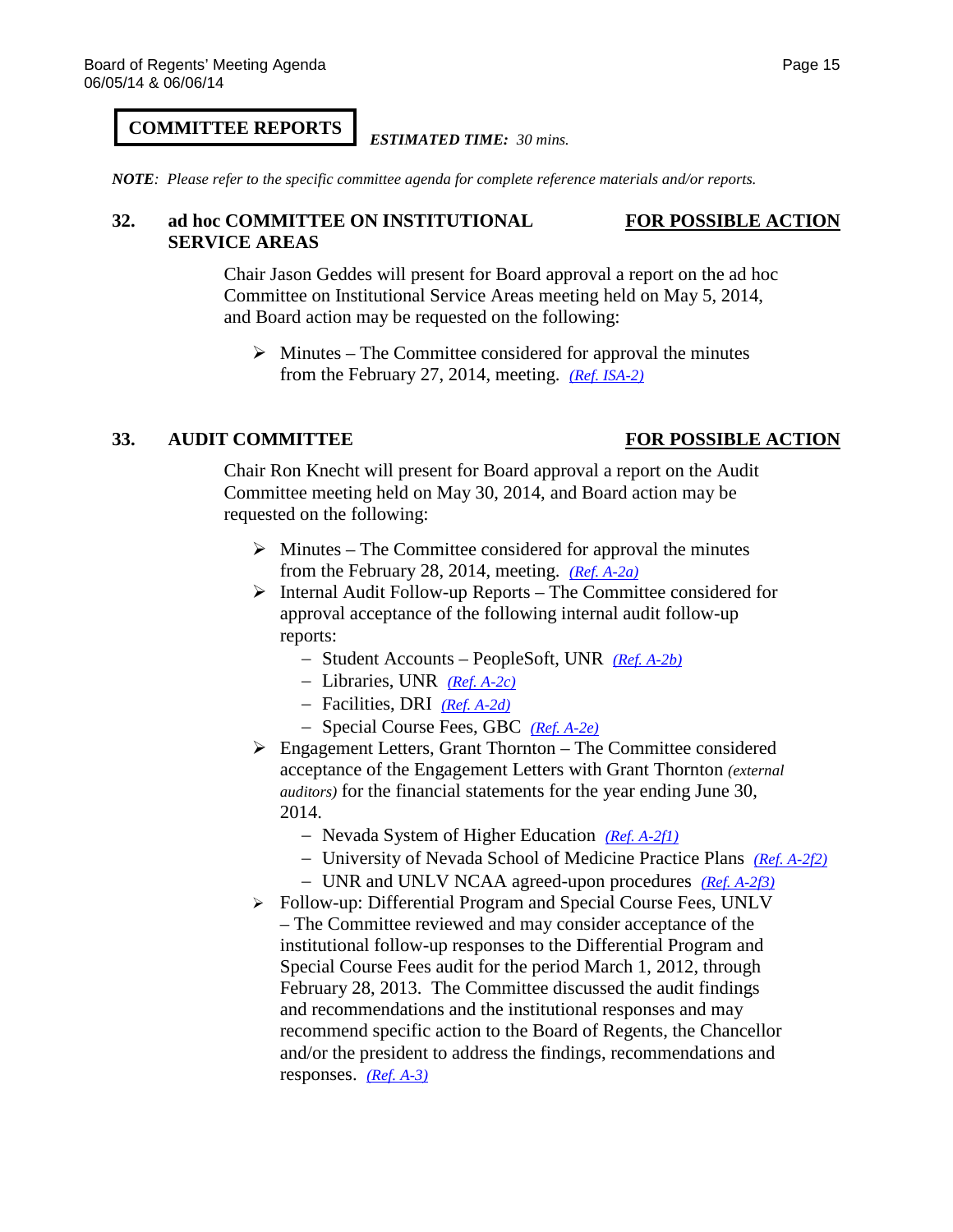### **33. AUDIT COMMITTEE –** *continued* **FOR POSSIBLE ACTION**

# $\triangleright$  Student Financial Aid, CSN – The Committee may discuss recent United States Department of Education communications with CSN regarding the administration of financial aid, as well as the activities and findings of consultants ProEducation Solutions and Evans Consulting Group regarding administration of financial aid at CSN. The Committee heard an update from CSN President Michael D. Richards on the progress of recent CSN student financial aid issues including measures taken to further diagnose and remedy issues identified by the consultants and in the A-133 Single Audit report performed for the year ending June 30, 2013, by Grant Thornton, LLP. President Richards also reported on recommendations for additional remedies and options to address the audit and consultant findings. The Committee may recommend specific action to the Board of Regents, the Chancellor or President Richards with regard to the activities and findings of the auditors and consultants and with regard to financial aid administration at CSN. *[\(Refs. A-4a,](http://system.nevada.edu/tasks/sites/Nshe/assets/File/BoardOfRegents/Agendas/2014/may-mtgs/audit-refs/A-4a.pdf) [A-4b](http://system.nevada.edu/tasks/sites/Nshe/assets/File/BoardOfRegents/Agendas/2014/may-mtgs/audit-refs/A-4b.pdf) and [A-4c\)](http://system.nevada.edu/tasks/sites/Nshe/assets/File/BoardOfRegents/Agendas/2014/may-mtgs/audit-refs/A-4c.pdf)*

- *[\(Ref. Audit Summary\)](http://system.nevada.edu/tasks/sites/Nshe/assets/File/BoardOfRegents/Agendas/2014/may-mtgs/audit-refs/Audit%20Summary.pdf)*
- $\triangleright$  Department of Parking and Transportation Services, UNR The Committee heard a report and the institutional response to the UNR Department of Parking and Transportation Services audit for the period July 1, 2011, through June 30, 2013. The Committee considered the findings, recommendations and responses and may recommend specific action to the Board of Regents, the Chancellor and/or the president to address the findings and recommendations. *[\(Ref. A-5\)](http://system.nevada.edu/tasks/sites/Nshe/assets/File/BoardOfRegents/Agendas/2014/may-mtgs/audit-refs/A-5.pdf)*
- $\triangleright$  Housing, UNR The Committee heard a report and the institutional response to the UNR Housing audit for the period July 1, 2012, through September 30, 2013. The Committee considered the findings, recommendations and responses and may recommend specific action to the Board of Regents, the Chancellor and/or the president to address the findings and recommendations. *[\(Ref. A-6\)](http://system.nevada.edu/tasks/sites/Nshe/assets/File/BoardOfRegents/Agendas/2014/may-mtgs/audit-refs/A-6.pdf)*
- $\triangleright$  Continuing Education, UNLV The Committee heard a report and the institutional response to the UNLV Continuing Education Department audit for the period July 1, 2012, through September 30, 2013. The Committee considered the findings, recommendations and responses and may recommend specific action to the Board of Regents, the Chancellor and/or the president to address the findings and recommendations. *[\(Ref. A-7\)](http://system.nevada.edu/tasks/sites/Nshe/assets/File/BoardOfRegents/Agendas/2014/may-mtgs/audit-refs/A-7.pdf)*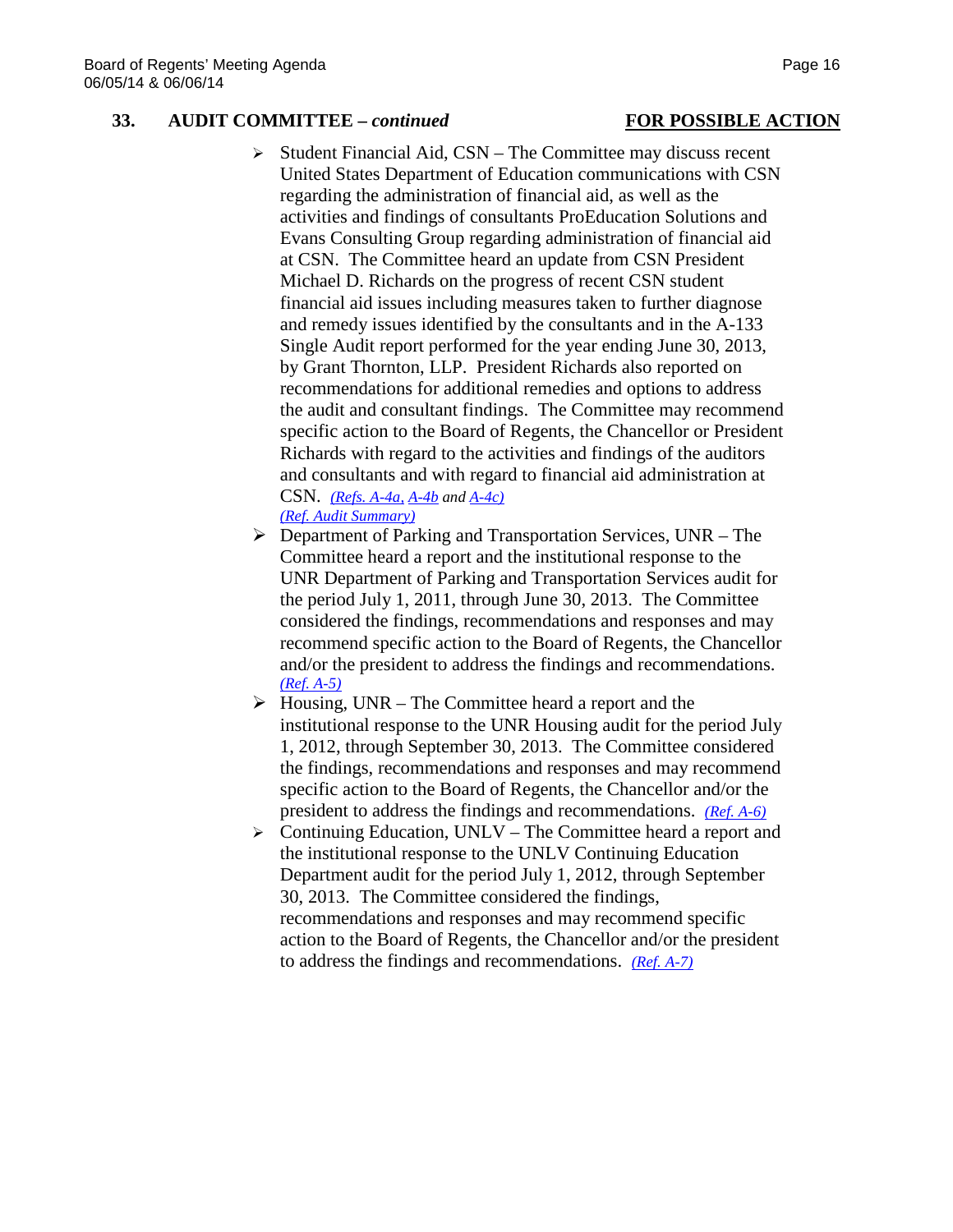### **33. AUDIT COMMITTEE –** *continued* **FOR POSSIBLE ACTION**

# $\triangleright$  School of Dental Medicine Residency Determinations, UNLV – The Committee heard a report and the institutional response to the UNLV School of Dental Medicine Residency Determinations audit for the period January 1, 2013, through December 31, 2013. The Committee considered the findings, recommendations and responses and may recommend specific action to the Board of Regents, the Chancellor and/or the president to address the findings and recommendations. *[\(Ref. A-8\)](http://system.nevada.edu/tasks/sites/Nshe/assets/File/BoardOfRegents/Agendas/2014/may-mtgs/audit-refs/A-8.pdf)*

- $\triangleright$  Boyd School of Law Residency Determinations, UNLV The Committee heard a report and the institutional response to the UNLV Boyd School of Law Residency Determinations audit for the period January 1, 2013, through December 31, 2013. The Committee considered the findings, recommendations and responses and may recommend specific action to the Board of Regents, the Chancellor and/or the president to address the findings and recommendations. *[\(Ref. A-9\)](http://system.nevada.edu/tasks/sites/Nshe/assets/File/BoardOfRegents/Agendas/2014/may-mtgs/audit-refs/A-9.pdf)*
- $\triangleright$  Account Balance Analysis, NSHE System Office The Committee heard a report and the institutional response to the NSHE System Office Account Balance Analysis audit for the period July 1, 2008, through June 30, 2013. The Committee considered the findings, recommendations and responses and may recommend specific action to the Board of Regents and/or the Chancellor to address the findings and recommendations. *[\(Ref. A-10\)](http://system.nevada.edu/tasks/sites/Nshe/assets/File/BoardOfRegents/Agendas/2014/may-mtgs/audit-refs/A-10.pdf)*
- $\triangleright$  Student Financial Aid, NSC The Committee heard a report and the institutional response to the NSC Student Financial Aid audit for the period July 1, 2012, through June 30, 2013. The Committee considered the findings, recommendations and responses and may recommend specific action to the Board of Regents, the Chancellor and/or the president to address the findings and recommendations. *[\(Ref. A-11\)](http://system.nevada.edu/tasks/sites/Nshe/assets/File/BoardOfRegents/Agendas/2014/may-mtgs/audit-refs/A-11.pdf)*
- $\triangleright$  Student Government Association, TMCC The Committee heard a report and the institutional response to the TMCC Student Government Association audit for the period July 1, 2012, through June 30, 2013. The Committee considered the findings, recommendations and responses and may recommend specific action to the Board of Regents, the Chancellor and/or the president to address the findings and recommendations. *[\(Ref. A-12\)](http://system.nevada.edu/tasks/sites/Nshe/assets/File/BoardOfRegents/Agendas/2014/may-mtgs/audit-refs/A-12.pdf)*
- $\triangleright$  PeopleSoft Security, WNC The Committee heard a report and the institutional response to the WNC PeopleSoft Security audit for the period September 1, 2013, through November 30, 2013. The Committee considered the findings, recommendations and responses and may recommend specific action to the Board of Regents, the Chancellor and/or the president to address the findings and recommendations. *[\(Ref. A-13\)](http://system.nevada.edu/tasks/sites/Nshe/assets/File/BoardOfRegents/Agendas/2014/may-mtgs/audit-refs/A-13.pdf)*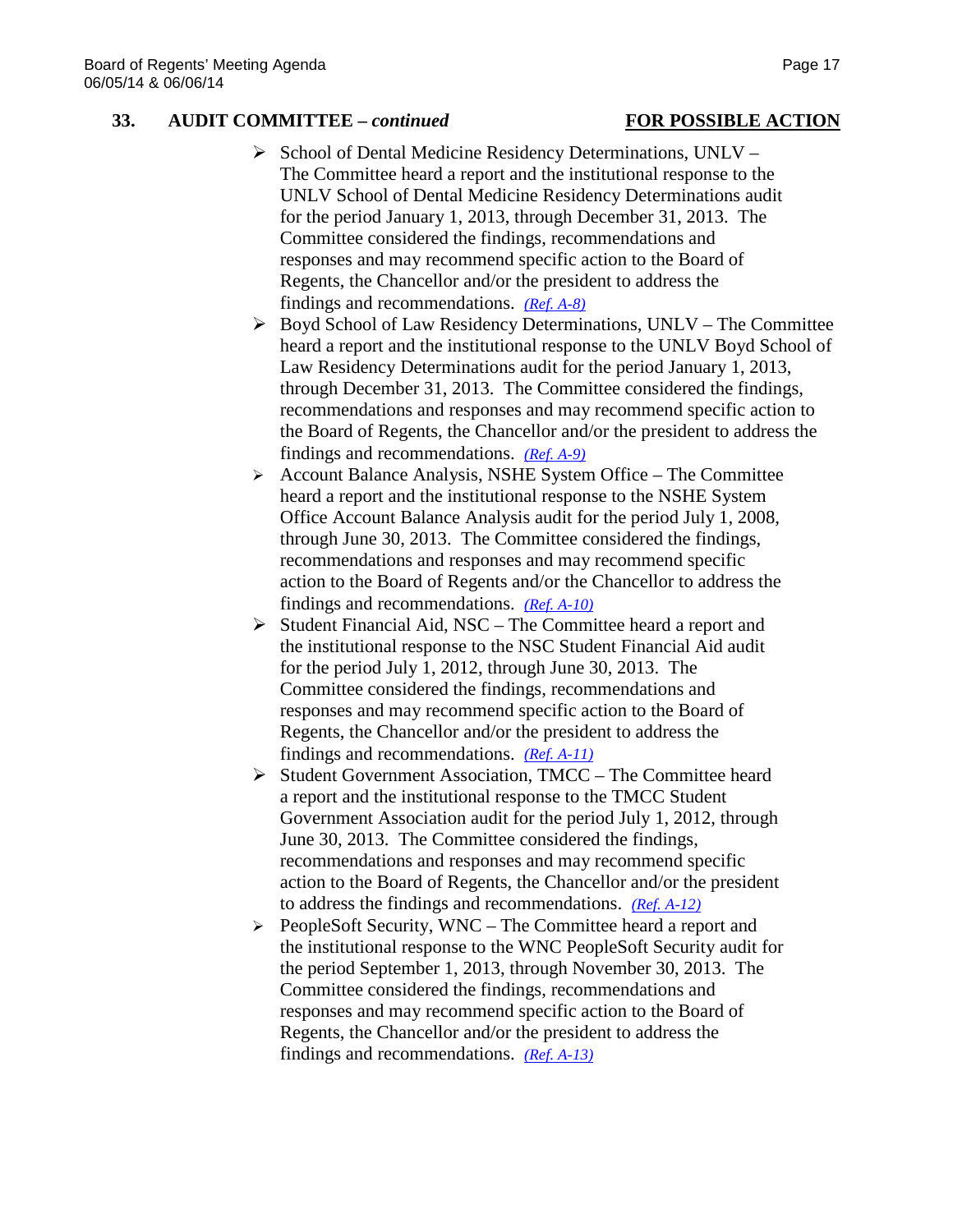### **33. AUDIT COMMITTEE –** *continued* **FOR POSSIBLE ACTION**

 $\triangleright$  PeopleSoft Security, GBC – The Committee heard a report and the institutional response to the GBC PeopleSoft Security audit for the period July 2, 2013, through September 20, 2013. The Committee considered the findings, recommendations and responses and may recommend specific action to the Board of Regents, the Chancellor and/or the president to address the findings and recommendations. *[\(Ref. A-14\)](http://system.nevada.edu/tasks/sites/Nshe/assets/File/BoardOfRegents/Agendas/2014/may-mtgs/audit-refs/A-14.pdf)*

# **34. BUSINESS AND FINANCE COMMITTEE FOR POSSIBLE ACTION**

Chair Michael B. Wixom will present for Board approval a report on the Business and Finance Committee meeting held on June 5, 2014, and Board action may be requested on the following:

- $\triangleright$  Minutes The Committee considered for approval the minutes from the March 6, 2014, meeting. *[\(Ref. BF-2a\)](http://system.nevada.edu/tasks/sites/Nshe/assets/File/BoardOfRegents/Agendas/2014/jun-mtgs/bf-refs/BF-2a.pdf)*
- Third Quarter Fiscal Year 2013-14 NSHE All Funds Report The Committee considered for approval acceptance of the report. *[\(Ref. BF-2b1](http://system.nevada.edu/tasks/sites/Nshe/assets/File/BoardOfRegents/Agendas/2014/jun-mtgs/bf-refs/BF-2b(1).pdf) and [BF-2b2\)](http://system.nevada.edu/tasks/sites/Nshe/assets/File/BoardOfRegents/Agendas/2014/jun-mtgs/bf-refs/BF-2b(2).pdf)*
- Third Quarter Fiscal Year 2013-14 Budget Transfers, State Supported or Self-Supporting Operating Budgets – The Committee considered for approval acceptance of the report. *[\(Ref. BF-2c1](http://system.nevada.edu/tasks/sites/Nshe/assets/File/BoardOfRegents/Agendas/2014/jun-mtgs/bf-refs/BF-2c(1).pdf) an[d BF-2c2\)](http://system.nevada.edu/tasks/sites/Nshe/assets/File/BoardOfRegents/Agendas/2014/jun-mtgs/bf-refs/BF-2c(2).pdf)*
- Additional Student Registration Fee Revenues Fiscal Year 2013-14, State Operating Budget – The Committee considered for approval expending excess student registration fee revenues for the purpose of funding additional adjunct faculty costs and seeking Interim Finance Committee authorization to expend any additional student fee revenues, not utilized for adjunct faculty, within the State Supported Operating Budget for Fiscal Year 2013-14. *[\(Ref. BF-4\)](http://system.nevada.edu/tasks/sites/Nshe/assets/File/BoardOfRegents/Agendas/2014/jun-mtgs/bf-refs/BF-4.pdf)*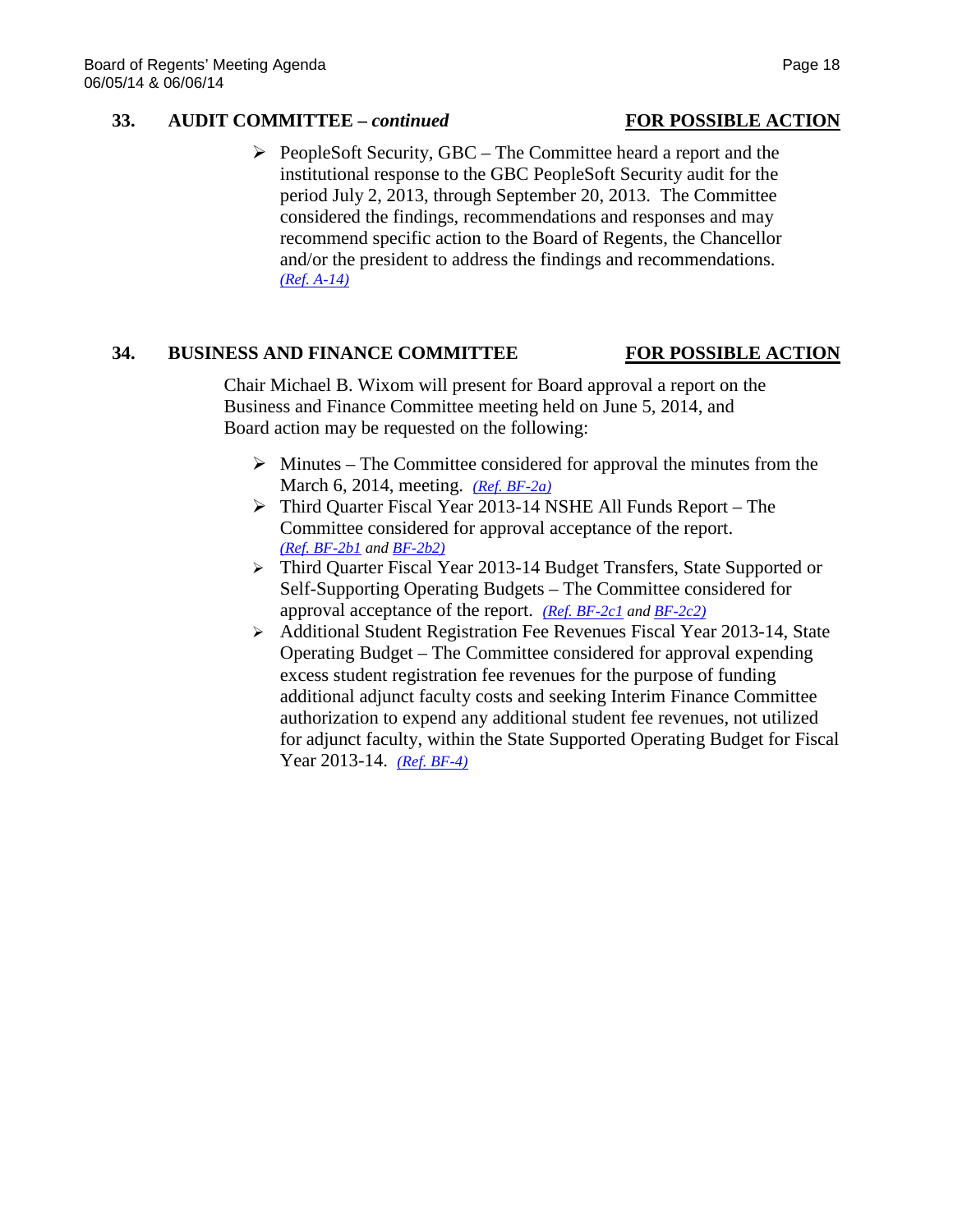### **34. BUSINESS AND FINANCE COMMITTEE - FOR POSSIBLE ACTION** *continued*

- General Obligation University System Bonds for Capital Improvements at UNR and UNLV – The Committee considered for approval a resolution authorizing the issuance of up to \$85 million of tax-exempt State of Nevada General Obligation *(Limited Tax)* University System Bonds *(Revenue Supported)*, Series 2014F on behalf and in the name of the State of Nevada, in cooperation with the State Treasurer, with the approval of the State Board of Finance as provided in NRS 349.225. The purpose of the request is: \$57,706,423 for the UNLV Thomas and Mack Center renovation project; to provide money to the UNLV Campus Improvement Authority for the purpose of carrying out the provisions of Assembly Bill 335 (Chapter 507, *Statutes of Nevada 2013*) in an amount not exceeding 2 percent of any money received by UNLV from the bonds; and \$27,293,577 for UNR for planning, construction, improvement, refurnishing and renovation of buildings and capital improvements, including equipment, furnishings and appurtenances thereto, including but not limited to, planning for the University of Nevada School of Medicine Las Vegas medical education building, UNR electrical system planning and replacement, UNR Student Fitness Center planning and planning, renovation and new construction for the proposed new UNR Engineering and Science Building and existing Palmer and Scrugham buildings. *[\(Ref. BF-5\)](http://system.nevada.edu/tasks/sites/Nshe/assets/File/BoardOfRegents/Agendas/2014/jun-mtgs/bf-refs/BF-5.pdf)*
- Financing Resolution for UNR E.L. Wiegand Fitness Center and TMCC Health Science Center; UNR and TMCC Capital Improvement Project Resolutions and Promissory Notes – The Committee considered for approval: 1) financing plans for the E.L. Wiegand Fitness Center (UNR) and Health Science Center (TMCC); 2) a resolution authorizing the issuance of Certificates of Participation series 2014A in the combined maximum principal amount of \$36.25 million for these projects at UNR and TMCC; 3) a resolution authorizing a promissory note in the principal amount of up to \$16 million to finance the project at UNR; and 4) a resolution authorizing a promissory note in the amount of up to \$2.06 million to finance the project at TMCC. *[\(Ref. BF-6\)](http://system.nevada.edu/tasks/sites/Nshe/assets/File/BoardOfRegents/Agendas/2014/jun-mtgs/bf-refs/BF-6.pdf)*

# **35. ad hoc MARKETING, PUBLICITY AND PUBLIC FOR POSSIBLE ACTION SAFETY COMMITTEE**

Chair Cedric Crear will present for Board approval a report on the ad hoc Marketing, Publicity and Public Safety Committee meeting held on June 5, 2014, and Board action may be requested on the following:

- $\triangleright$  Minutes The Committee considered for approval the minutes from the March 6, 2014, meeting. *[\(Ref. MPPS-2a\)](http://system.nevada.edu/tasks/sites/Nshe/assets/File/BoardOfRegents/Agendas/2014/jun-mtgs/mpps-refs/MPPS-2a.pdf)*
- Department of Police Services External Review, UNLV The Committee received a report on the external evaluation of the UNLV Department of Police Services and considered for approval acceptance of the report. *[\(Ref. MPPS-2b\)](http://system.nevada.edu/tasks/sites/Nshe/assets/File/BoardOfRegents/Agendas/2014/jun-mtgs/mpps-refs/MPPS-2b.pdf)*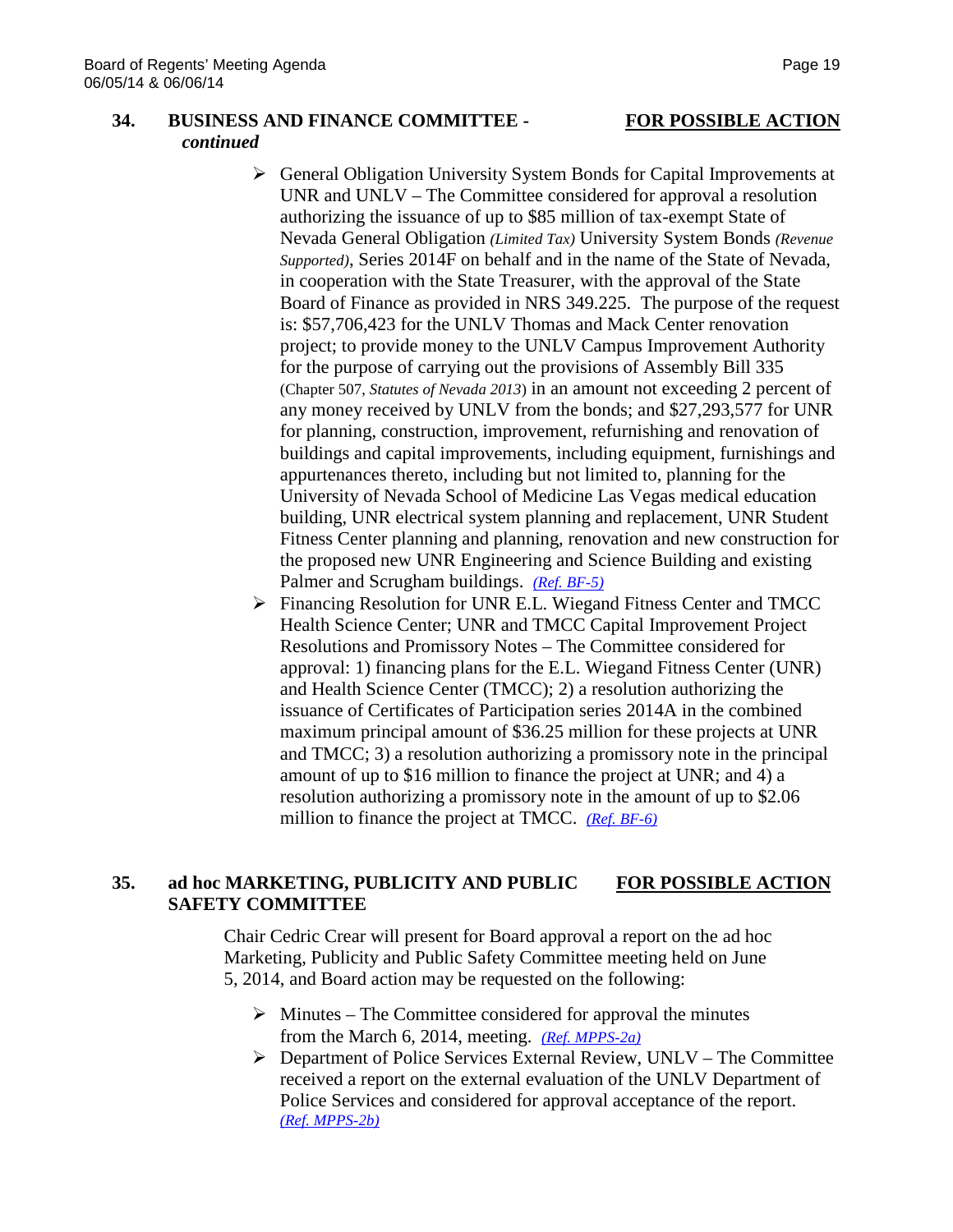# **35. ad hoc MARKETING, PUBLICITY AND PUBLIC FOR POSSIBLE ACTION SAFETY COMMITTEE -** *continued*

 $\triangleright$  Report on Campus Crime Statistics – The Committee heard a report on campus crime statistics which included current and historical data on various crimes that have occurred on each NSHE campus. The Committee considered for approval acceptance of the report. *[\(Ref. MPPS-2c\)](http://system.nevada.edu/tasks/sites/Nshe/assets/File/BoardOfRegents/Agendas/2014/jun-mtgs/mpps-refs/MPPS-2c.pdf)*

# **36.** WORKFORCE, RESEARCH AND FOR POSSIBLE ACTION **ECONOMIC DEVELOPMENT COMMITTEE**

Chair Jason Geddes will present for Board approval a report on the Workforce, Research and Economic Development Committee meeting held on June 5, 2014, and Board action may be requested on the following:

 $\triangleright$  Minutes – The Committee considered for approval the minutes from the March 6, 2014, meeting. *[\(Ref. WRED-2\)](http://system.nevada.edu/tasks/sites/Nshe/assets/File/BoardOfRegents/Agendas/2014/jun-mtgs/wred-refs/WRED-2.pdf)*

# **37. ACADEMIC AND STUDENT AFFAIRS FOR POSSIBLE ACTION COMMITTEE**

Chair Jason Geddes will present for Board approval a report on the Academic and Student Affairs Committee meeting held on June 5, 2014, and Board action may be requested on the following:

- $\triangleright$  Minutes The Committee considered for approval the minutes from the March 6, 2014, meeting. *[\(Ref. ASA-2a\)](http://system.nevada.edu/tasks/sites/Nshe/assets/File/BoardOfRegents/Agendas/2014/jun-mtgs/asa-refs/ASA-2a.pdf)*
- $\triangleright$  UNR, New Degree, MFA in English The Committee considered for approval a Master of Fine Arts (MFA) in English with an emphasis in Creative Writing. *[\(Ref. ASA-2b\)](http://system.nevada.edu/tasks/sites/Nshe/assets/File/BoardOfRegents/Agendas/2014/jun-mtgs/asa-refs/ASA-2b.pdf)*
- $\triangleright$  UNR, New Organizational Unit, Department of Neurology The Committee considered for approval a full clinical and academic Department of Neurology in the School of Medicine. *[\(Ref. ASA-2c\)](http://system.nevada.edu/tasks/sites/Nshe/assets/File/BoardOfRegents/Agendas/2014/jun-mtgs/asa-refs/ASA-2c.pdf)*
- DRI, New Organizational Unit, Center for International Water Sustainability – The Committee considered for approval the Center for International Water Sustainability (CIWAS) at DRI. *[\(Ref. ASA-2d\)](http://system.nevada.edu/tasks/sites/Nshe/assets/File/BoardOfRegents/Agendas/2014/jun-mtgs/asa-refs/ASA-2d.pdf)*
- *Handbook* Revision, Community College Graduation Requirements – The Committee considered for approval a revision to Board policy concerning community college graduation requirements and the catalog under which returning students may elect to graduate *(Title 4, Chapter 16, Section 25)*. The revised policy would allow a returning student, as defined in the policy, to elect to graduate under the catalog of the year in which the student enrolled before the student's break in enrollment if approved by the Academic Officer. *[\(Ref. ASA-3\)](http://system.nevada.edu/tasks/sites/Nshe/assets/File/BoardOfRegents/Agendas/2014/jun-mtgs/asa-refs/ASA-3.pdf)*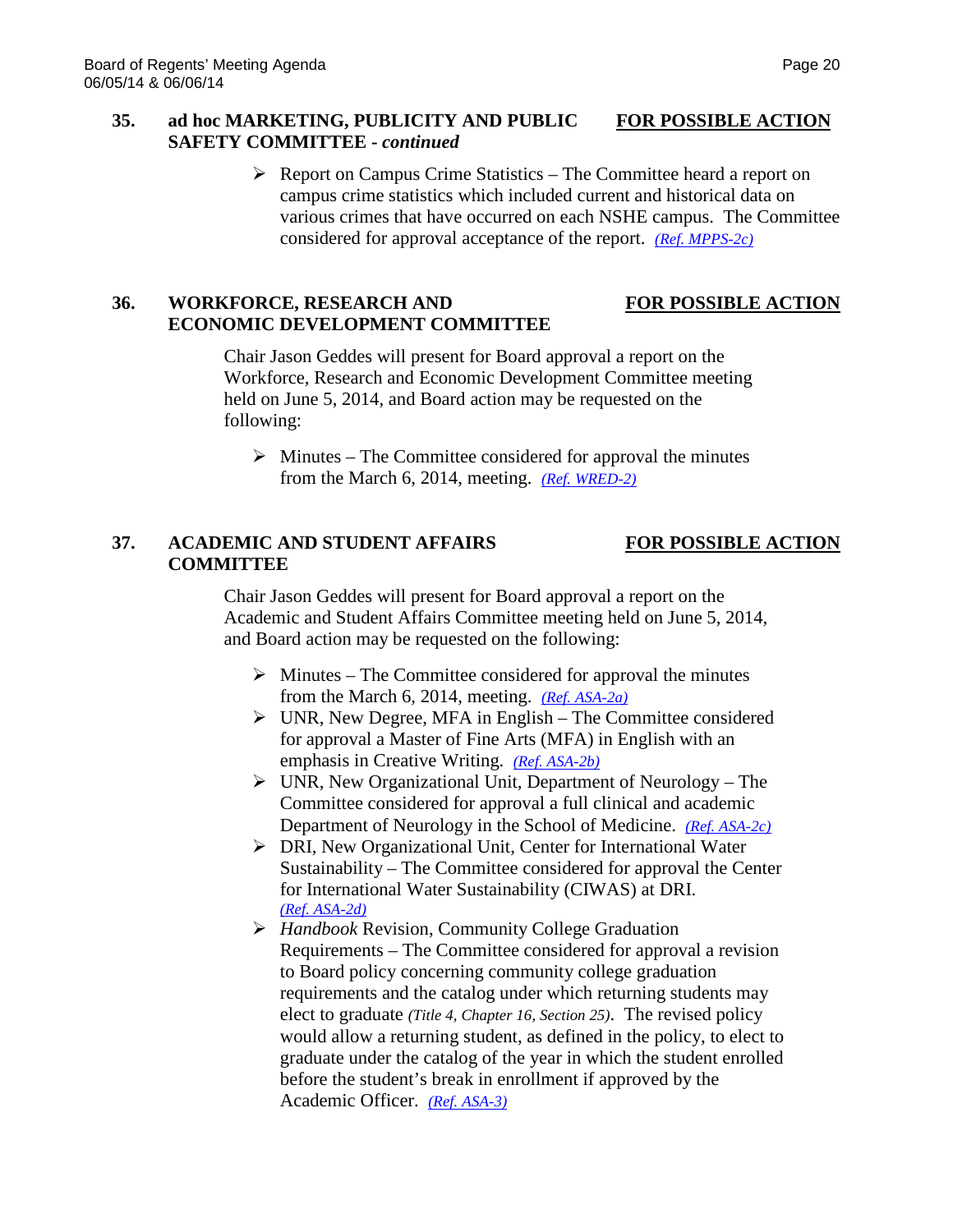# **37. ACADEMIC AND STUDENT AFFAIRS FOR POSSIBLE ACTION COMMITTEE –** *continued*

- $\triangleright$  Code Revision, Student Program Dismissal Procedures The Committee considered for approval a revision to NSHE Code concerning student program dismissals *(Title 2, new Chapter 11)*. The proposed revision sets forth the academic reasons for which a student may be dismissed from a program and the related dismissal procedures. *[\(Ref. ASA-4\)](http://system.nevada.edu/tasks/sites/Nshe/assets/File/BoardOfRegents/Agendas/2014/jun-mtgs/asa-refs/ASA-4.pdf)*
- *Handbook* Revision, Compensated Outside Professional Services The Committee considered for approval a revision to Board policy concerning the approval process for certain compensated outside services *(Title 4, Chapter 3, Section 9 and Title 4, Chapter 11, Section 12)*. The revised policy would allow institutions to establish an expedited pre-approval process for notification of certain compensated outside services that are for a short-period, determined to be routine or standard and compensated at \$3,000 or less per activity. *[\(Ref. ASA-5\)](http://system.nevada.edu/tasks/sites/Nshe/assets/File/BoardOfRegents/Agendas/2014/jun-mtgs/asa-refs/ASA-5.pdf)*
- Joint Policy Statement, Career and Technical Education Articulated Credit – The Committee considered for approval a new joint policy statement of the Nevada State Board of Education and the Board of Regents establishing a system of career and technical education articulated credit for secondary students who complete state-approved programs in career and technical education. *[\(Ref. ASA-6\)](http://system.nevada.edu/tasks/sites/Nshe/assets/File/BoardOfRegents/Agendas/2014/jun-mtgs/asa-refs/ASA-6.pdf)*
- *Handbook* Revision, Provisions Governing Remediation; NSHE Remedial Report – The Committee considered for approval a revision to Board policy *(Title 4, Chapter 16, Section 1)* governing remediation to clarify that all degree-seeking students must complete the appropriate entry-level English and mathematics coursework within the first 30 college-level credits. *[\(Ref. ASA-8c\)](http://system.nevada.edu/tasks/sites/Nshe/assets/File/BoardOfRegents/Agendas/2014/jun-mtgs/asa-refs/ASA-8c.pdf)*

# **38. INVESTMENT AND FACILITIES COMMITTEE FOR POSSIBLE ACTION**

Chair Kevin C. Melcher will present for Board approval a report on the Investment and Facilities Committee meeting held on June 5, 2014, and Board action may be requested on the following:

- $\triangleright$  Minutes The Committee considered for approval the minutes from the March 6, 2014, meeting. *[\(Ref. IF-2a\)](http://system.nevada.edu/tasks/sites/Nshe/assets/File/BoardOfRegents/Agendas/2014/jun-mtgs/if-refs/IF-2a.pdf)*
- $\triangleright$  Granting of Easement to City of Henderson, NSC The Committee considered approval of granting an easement to the City of Henderson for the purpose of maintaining and improving a recreational trail along the Union Pacific Railroad bed. *[\(Ref. IF-2b\)](http://system.nevada.edu/tasks/sites/Nshe/assets/File/BoardOfRegents/Agendas/2014/jun-mtgs/if-refs/IF-2b.pdf)*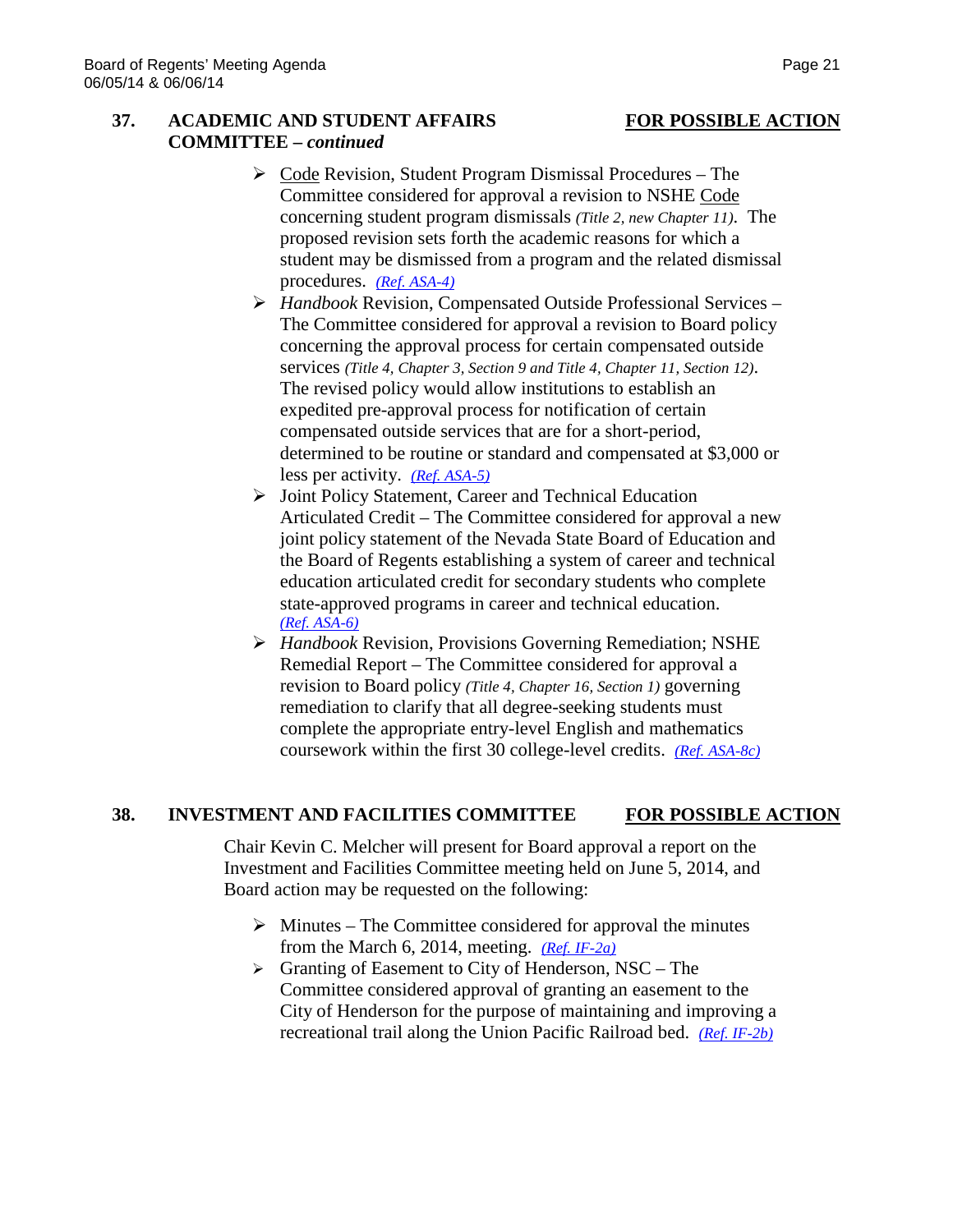### **38. INVESTMENT AND FACILITIES COMMITTEE - FOR POSSIBLE ACTION** *continued*

- Water Utility Easement for Cooper Court Residence Hall Project, UNR – The Committee considered for approval a Grant of Easement for Water Facilities for a water service easement to the Truckee Meadows Water Authority in connection with the construction and operation of the new Cooper Court Residence Hall project. *[\(Ref. IF-2c\)](http://system.nevada.edu/tasks/sites/Nshe/assets/File/BoardOfRegents/Agendas/2014/jun-mtgs/if-refs/IF-2c.pdf)*
- ▶ Resolution, Sale of Real Property at 835 Lahontan Way, Reno, NV, UNR – The Committee considered for approval the sale of real property at 835 Lahontan Way, Reno, Nevada, for its appraised value of \$169,000, and a resolution which authorizes the Chancellor, or his designee, to sign the sale agreement and any associated documents. *[\(Ref. IF-2d\)](http://system.nevada.edu/tasks/sites/Nshe/assets/File/BoardOfRegents/Agendas/2014/jun-mtgs/if-refs/IF-2d.pdf)*
- *Handbook* Revision, Endowment Distribution Policy The Committee considered for approval a revision to Board policy concerning Endowment distribution *(Title 4, Chapter 10, Section 5)*. The revised policy will reflect action taken by the Board at the November 29-30, 2012, meeting to reduce the spending rate for certain institutions from 6 percent to 5 percent total, inclusive of spending and management fees. *[\(Ref. IF-2e\)](http://system.nevada.edu/tasks/sites/Nshe/assets/File/BoardOfRegents/Agendas/2014/jun-mtgs/if-refs/IF-2e.pdf)*
- Asset Allocation and Investment Returns, Endowment Pool and Operating Pool – The Committee heard a report on asset allocation and investment returns for the Endowment Pool and Operating pool for the quarter ended March 31, 2014, and may make specific recommendations to the Board including, but not limited to, changing the asset allocation, fund managers and/or strategic ranges for the two pools.
- $\triangleright$  Health Science Center Construction, TMCC The Committee considered for approval the development and construction of a 16,500 square foot health science center building and the renovation of the Redfield High Tech Center building to better support health science programs at TMCC using various financing sources that include campus capital improvement fees up to \$2 million. *[\(Refs. IF-5a](http://system.nevada.edu/tasks/sites/Nshe/assets/File/BoardOfRegents/Agendas/2014/jun-mtgs/if-refs/IF-5a.pdf) and [IF-5b\)](http://system.nevada.edu/tasks/sites/Nshe/assets/File/BoardOfRegents/Agendas/2014/jun-mtgs/if-refs/IF-5b.pdf)*
- $\triangleright$  Handbook Revision, Real Property Transactions The Committee considered for approval a revision to Board policy concerning the acquisition or sale of real property *(Title 4, Chapter 10, Section 1.9)*. The revisions 1) define and differentiate the various types of real property transactions the System and its institutions commonly encounter; 2) maintain and strengthen Board oversight over key real property transactions such as purchases, sales and long term leases; 3) delegate authority to the Chancellor and Institution Presidents over routine real estate transactions where appropriate; and (4) modernize the System's real estate regulations in a chart-based format that is user friendly and easier to understand. *[\(Ref. IF-6\)](http://system.nevada.edu/tasks/sites/Nshe/assets/File/BoardOfRegents/Agendas/2014/jun-mtgs/if-refs/IF-6.pdf)*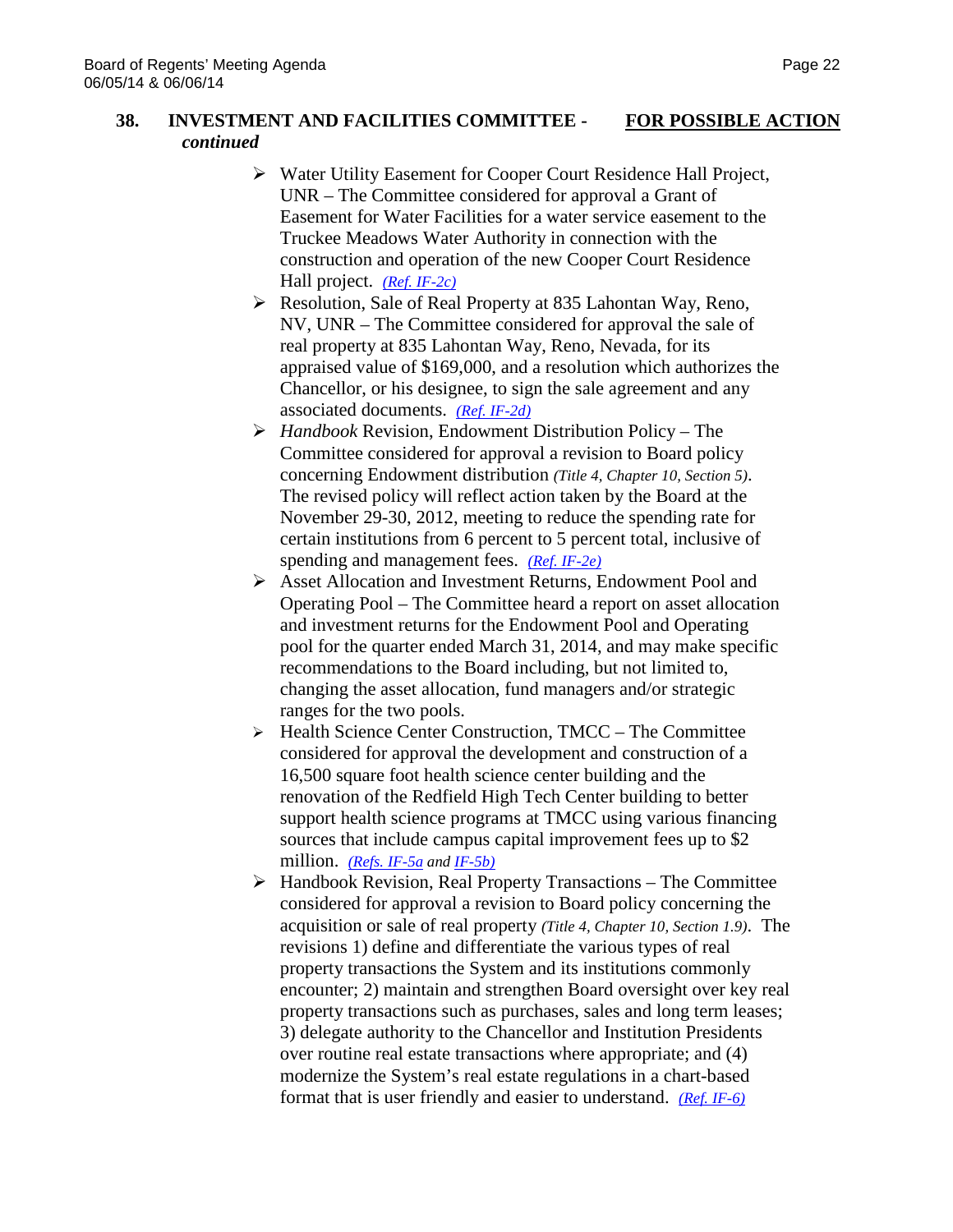### **39. CULTURAL DIVERSITY COMMITTEE FOR POSSIBLE ACTION**

Chair Andrea Anderson will present for Board approval a report on the Cultural Diversity Committee meeting held on June 6, 2014, and Board action may be requested on the following:

- $\triangleright$  Minutes The Committee considered for approval the minutes from the March 7, 2014, meeting. *[\(Ref. CD-2\)](http://system.nevada.edu/tasks/sites/Nshe/assets/File/BoardOfRegents/Agendas/2014/jun-mtgs/cd-refs/CD-2.pdf)*
- $\geq 2012-2013$  NSHE Diversity Report Staff presented the 2012-2013 NSHE Diversity Report. The Committee considered for approval acceptance of the report and may provide additional direction to staff for future reporting on diversity-related items. *[\(Refs. CD-3a](http://system.nevada.edu/tasks/sites/Nshe/assets/File/BoardOfRegents/Agendas/2014/jun-mtgs/cd-refs/CD-3a.pdf) and [CD-3b\)](http://system.nevada.edu/tasks/sites/Nshe/assets/File/BoardOfRegents/Agendas/2014/jun-mtgs/cd-refs/CD-3b.pdf)*

# **40. HEALTH SCIENCES SYSTEM COMMITTEE FOR POSSIBLE ACTION**

Chair James Dean Leavitt will present for Board approval a report on the Health Sciences System Committee meeting held on June 6, 2014, and Board action may be requested on the following:

 $\triangleright$  Minutes – The Committee considered for approval the minutes from the March 7, 2014, meeting. *[\(Ref. HSS-2\)](http://system.nevada.edu/tasks/sites/Nshe/assets/File/BoardOfRegents/Agendas/2014/jun-mtgs/hss-refs/HSS-2.pdf)*

# **41. ad hoc UNLV PRESIDENT SEARCH COMMITTEE FOR POSSIBLE ACTION**

Chair Mark W. Doubrava will present for Board approval a report on the ad hoc UNLV President Search Committee meetings held on March 28, 2014, May 2, 2014, and June 2, 2014, and Board action may be requested on the following:

- $\triangleright$  Minutes The Committee considered for approval the minutes from the March 28, 2014, meeting. *[\(Ref. UNLV PSC-2\)](http://system.nevada.edu/tasks/sites/Nshe/assets/File/BoardOfRegents/Agendas/2014/jun-mtgs/bor-refs/UNLV%20PSC-2%20March%2028.pdf)*
- $\triangleright$  Minutes The Committee considered for approval the minutes from the May 2, 2014, meeting. *[\(Ref. UNLV PSC-2\)](http://system.nevada.edu/tasks/sites/Nshe/assets/File/BoardOfRegents/Agendas/2014/jun-mtgs/unlvpsc-refs/UNLV%20PSC-2.pdf)*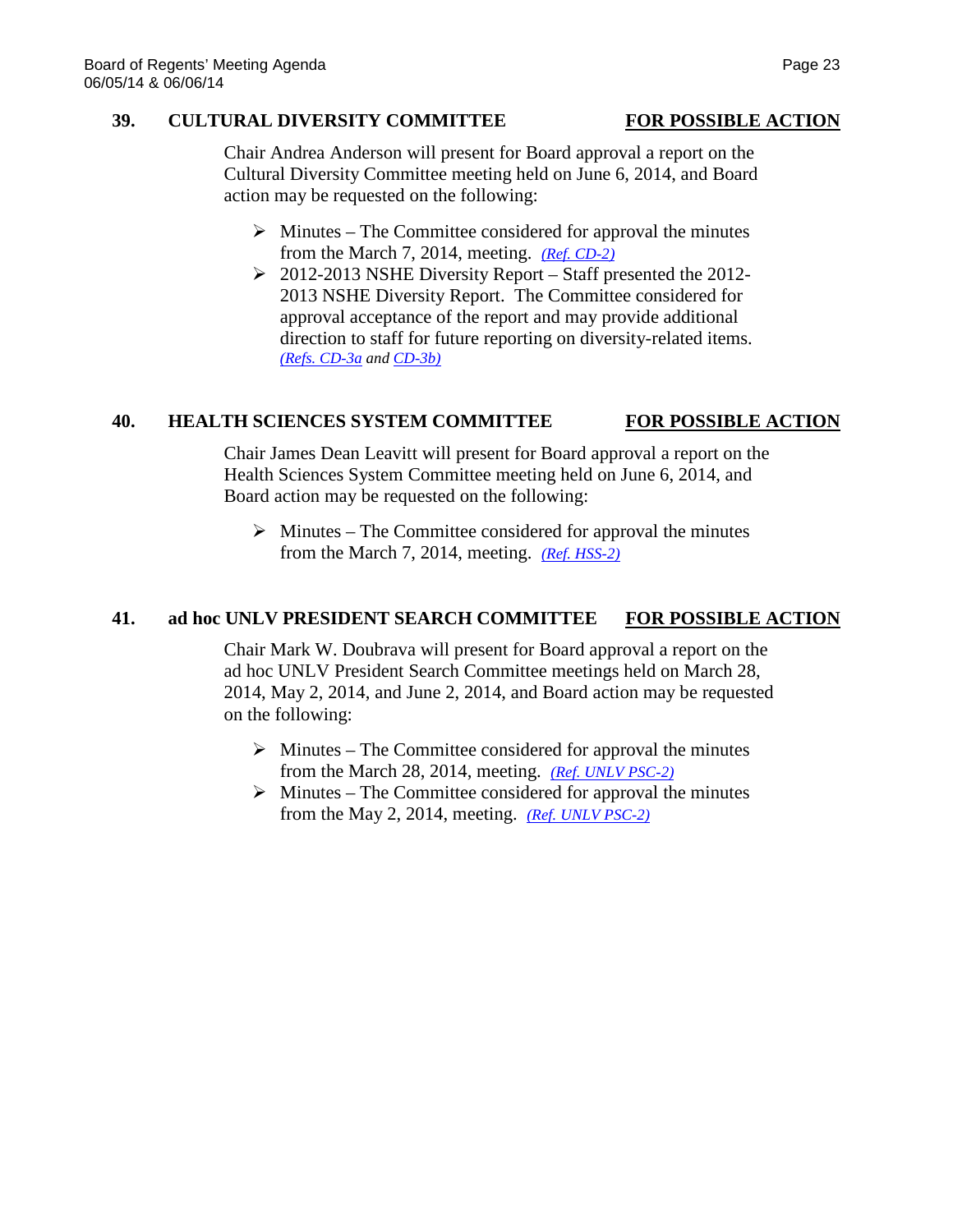## **42. PERSONNEL SESSION, TMCC FOR POSSIBLE ACTION PRESIDENT MARIA C. SHEEHAN**

The periodic presidential evaluation report of Truckee Meadows Community College President Maria C. Sheehan, along with President Sheehan's self-evaluation, will be presented to the Board of Regents. The Board may discuss the self-evaluation and report, as well as any other matters pertaining to President Sheehan's performance as specified in NRS 241.033 including competence, alleged misconduct, character and mental or physical health. In compliance with the provisions of NRS 241.033, the Board may take action, which may include, but is not limited to, giving direction regarding the President's role, performance of her duties and responsibilities to the Board and her management of Truckee Meadows Community College and matters related thereto.

*ESTIMATED TIME: 30 mins.*

### **43. PRESIDENTIAL CONTRACT, TMCC FOR POSSIBLE ACTION**

Pursuant to NRS 241.033, the Board may take administrative action to determine whether to offer a new contract to TMCC President Maria C. Sheehan, including a determination of the employment terms and conditions.

*FISCAL IMPACT: Depending on action taken by the Board, this item could result in a fiscal cost in excess of \$25,000 per fiscal year.*

*ESTIMATED TIME: 5 mins.*

### **44. UNIVERSITY STUDIES ABROAD FOR POSSIBLE ACTION CONSORTIUM, UNR**

President Marc A. Johnson requests approval 1) to terminate the University Studies Abroad Consortium (USAC) Member University Charter; 2) to transfer USAC's self-supporting funds and equipment to USAC, Inc.; and 3) of an Operating Agreement between USAC, Inc. and the Nevada System of Higher Education on behalf of the University of Nevada, Reno. *[\(Ref. BOR-44\)](http://system.nevada.edu/tasks/sites/Nshe/assets/File/BoardOfRegents/Agendas/2014/jun-mtgs/bor-refs/BOR-44.pdf)*

*ESTIMATED TIME: 25 mins.*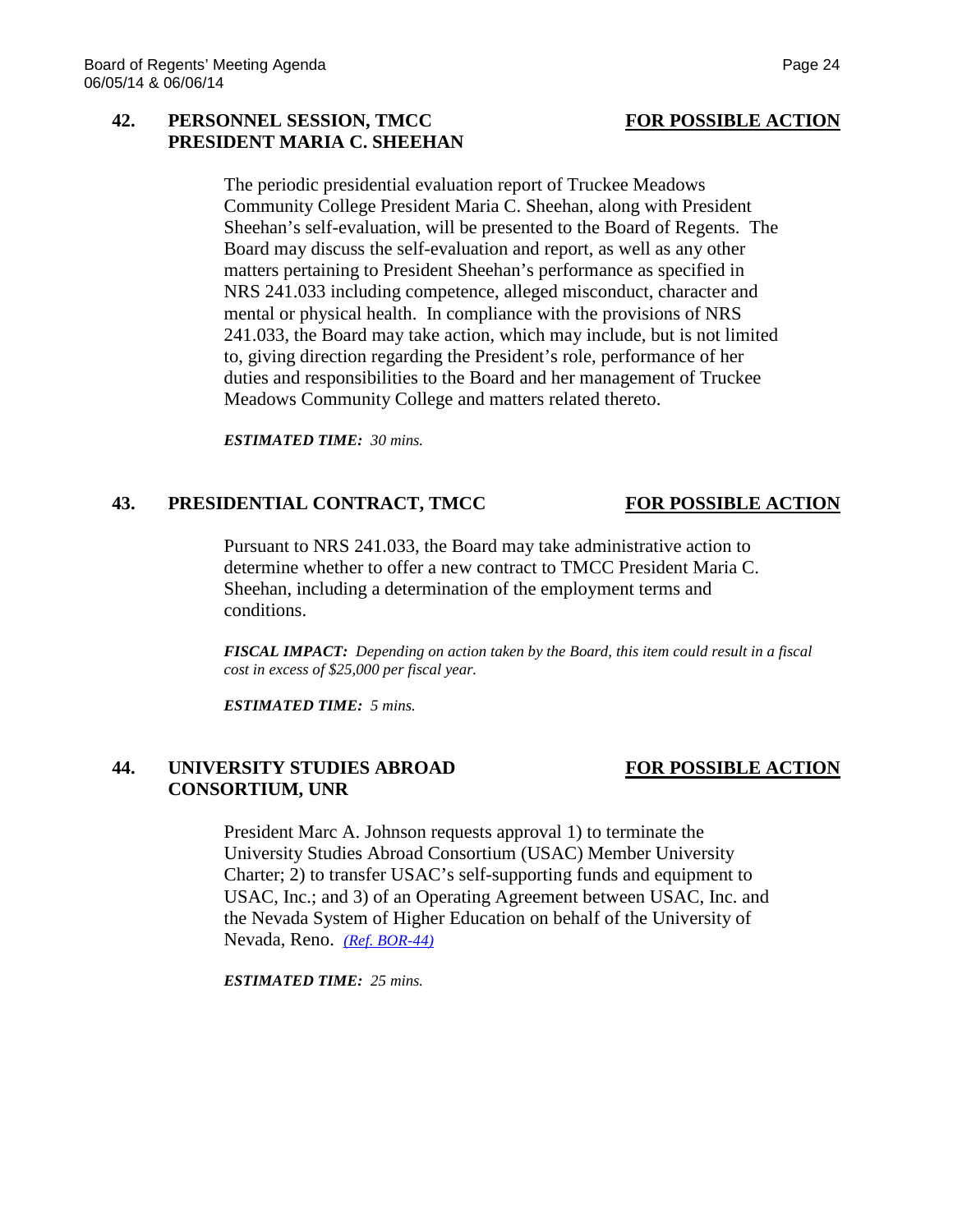## **45. NEVADA'S COMPLETE COLLEGE INFORMATION ONLY AMERICA GOALS**

Vice Chancellor Crystal Abba will present an update on Nevada's Complete College America (CCA) goals, including where the institutions are after three years of participation in the CCA initiative and a recalibration of the original goals. Complete College America is a national nonprofit organization with a single mission: to work with states to significantly increase the number of Americans with quality career certificates or college degrees and to close attainment gaps for traditionally underrepresented populations. *[\(Ref. BOR-45\)](http://system.nevada.edu/tasks/sites/Nshe/assets/File/BoardOfRegents/Agendas/2014/jun-mtgs/bor-refs/BOR-45.pdf)*

*ESTIMATED TIME: 15 mins.*

# **46. RESOLUTION IN HONOR OF FOR POSSIBLE ACTION DR. CAROL C. HARTER**

The Board will consider the approval of a resolution in honor of Dr. Carol C. Harter, UNLV President Emerita, and Founding Director of the Beverly Rogers, Carol C. Harter Black Mountain Institute, for her dedication and service to the Nevada System of Higher Education and the State of Nevada.

*ESTIMATED TIME: 10 mins.*

## **47. ELECTION OF OFFICERS FOR POSSIBLE ACTION**

In accordance with Regents' Bylaws *(Article IV, Section 2)*, the Board will conduct an election of officers for FY 2014-15. These officers will serve from July 1, 2014, through June 30, 2015.

- 1. Chair
- 2. Vice Chair

*ESTIMATED TIME: 10 mins.*

Items for consideration at future meetings may be suggested. Any discussion of an item under "New Business" is limited to description and clarification of the subject matter of the item, which may include the reasons for the request.

*ESTIMATED TIME: 5 mins.*

# **48. NEW BUSINESS INFORMATION ONLY**